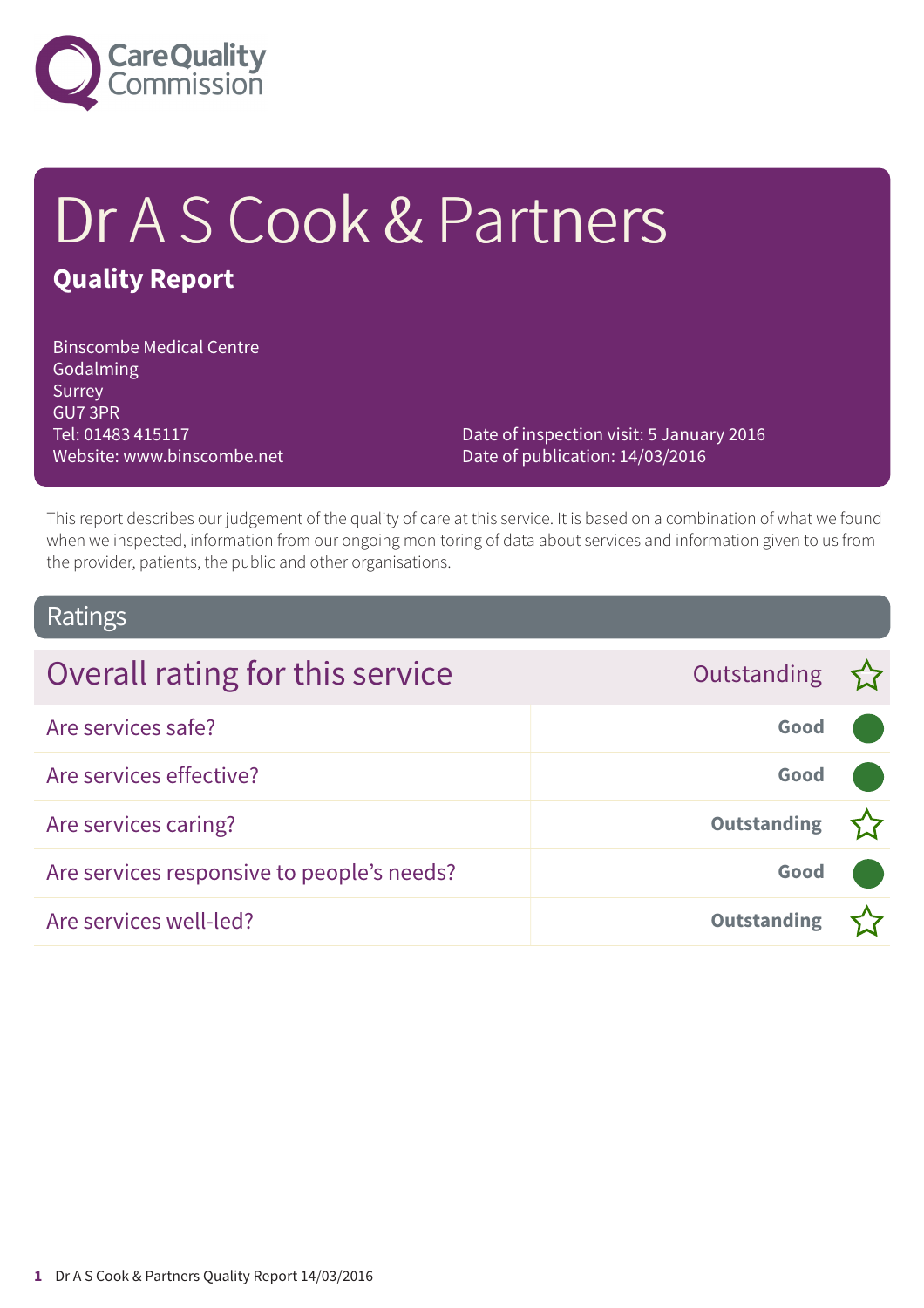### **Contents**

| Summary of this inspection                  | Page           |  |
|---------------------------------------------|----------------|--|
| Overall summary                             | $\overline{2}$ |  |
| The five questions we ask and what we found | $\overline{4}$ |  |
| The six population groups and what we found | $\overline{7}$ |  |
| What people who use the service say         | 11             |  |
| Outstanding practice                        | 11             |  |
| Detailed findings from this inspection      |                |  |
| Our inspection team                         | 13             |  |
| Background to Dr A S Cook & Partners        | 13             |  |
| Why we carried out this inspection          | 13             |  |
| How we carried out this inspection          | 13             |  |
| Detailed findings                           |                |  |

### Overall summary

#### **Letter from the Chief Inspector of General Practice**

We carried out an announced comprehensive inspection at Dr A.S. Cook & Partners on 5 January 2016. Overall the practice is rated as outstanding.

Our key findings across all the areas we inspected were as follows:

- Staff understood and fulfilled their responsibilities to raise concerns and report incidents and near misses. All opportunities for learning from internal and external incidents were maximised.
- Risks to patients were assessed and well managed.
- Staff assessed patients' needs and delivered care in line with current evidence based guidance. Staff had the skills, knowledge and experience to deliver effective care and treatment.
- Feedback from patients about their care was consistently and strongly positive.
- Information about services and how to complain was available and easy to understand.
- Patients said they found it easy to make an appointment with a named GP and that there was continuity of care, with urgent appointments available the same day.
- The practice had good facilities and was well equipped to treat patients and meet their needs.
- There was a clear leadership structure and staff felt supported by management. The practice proactively sought feedback from staff and patients, which it acted on.
- The provider was aware of and complied with the requirements of the Duty of Candour.

We saw several areas of outstanding practice:

• The practice had a clear vision to deliver high quality care and promote good outcomes for patients. This was documented as a covenant, based on a commitment to the whole of a patient's life. We saw evidence of this in how the practice responded to individual needs, such as how older people were cared for.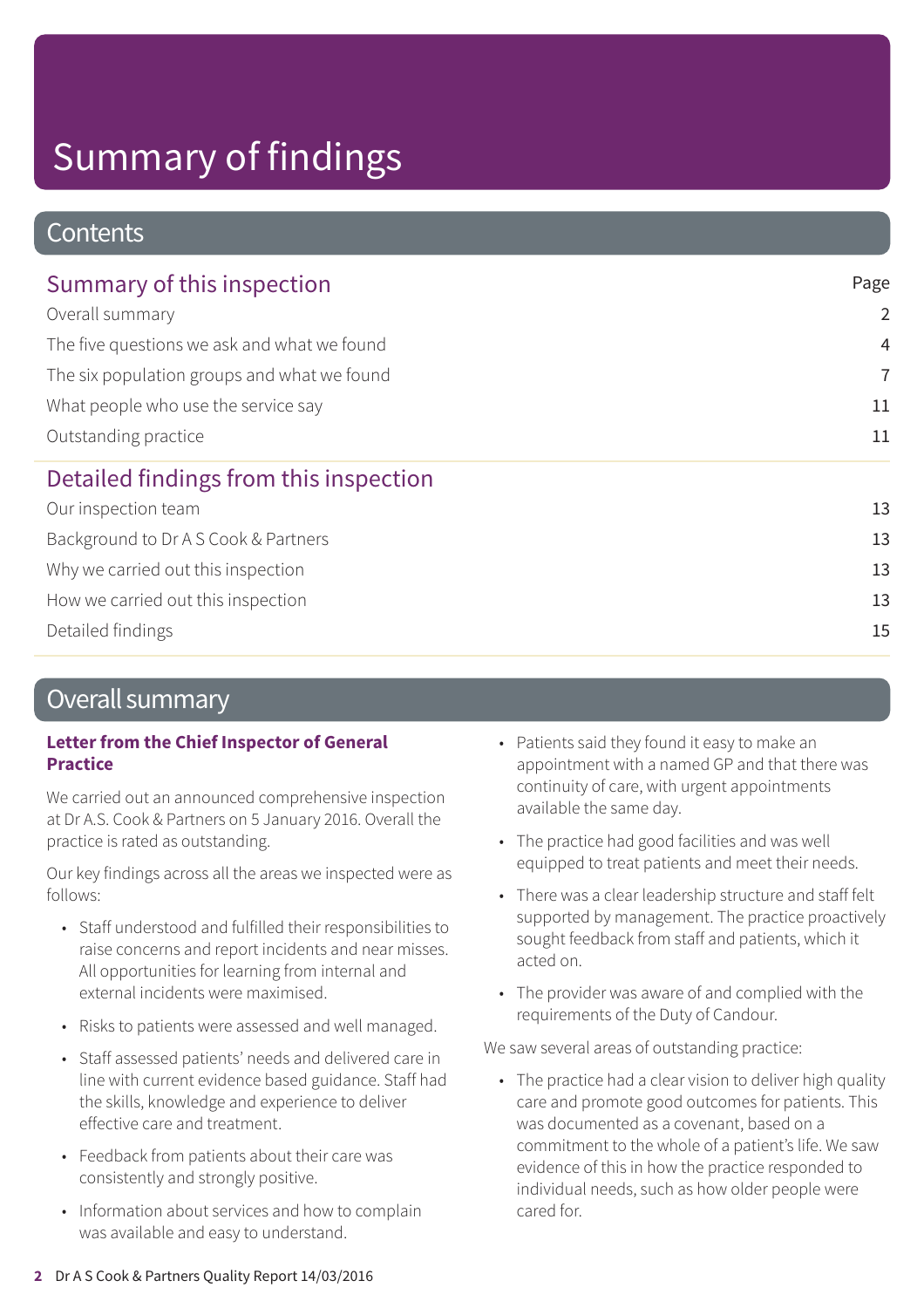- The practice had developed a proactive anticipatory care plan for patients which provided a framework for the patient, their family, carers and health care professionals to work together to plan care. The care plan was used in care homes and the practice was able to provide evidence of a significant reduction in hospital admissions from care homes. The care plan had been adopted by the CCG for use by other practices.
- GPs provided out of hours support for end of life care seven days a week, reducing unnecessary hospital admissions and helping patients achieve a dignified death in the place of their choosing. The practice also provided 24 hour on call cover seven days a week to a children's hospice.
- The practice was proactive in providing equipment for patients for improved diagnosis and self care. For example, they provided cardiac memos and had 22 blood pressure monitors for patients to borrow to aid diagnosis and support self care. This enabled patients to get faster access to the treatment they needed.
- The practice had set up a patient library with books covering a wide range of topics including mental health issues which patients were encouraged to borrow. Patients had fedback that this facility was very helpful and gave them access to information they wouldn't otherwise have had.

### **Professor Steve Field (CBE FRCP FFPH FRCGP)**

Chief Inspector of General Practice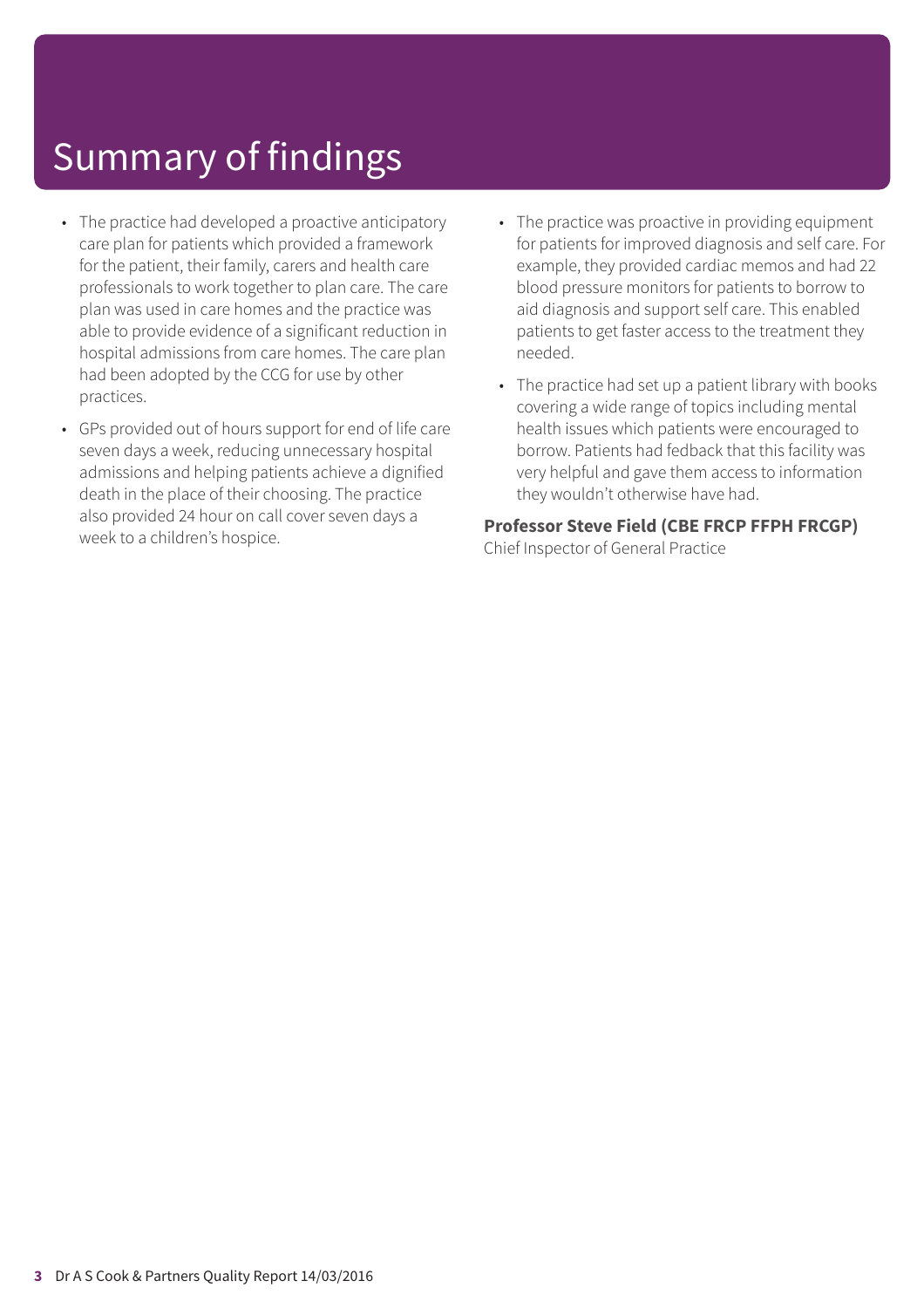### The five questions we ask and what we found

We always ask the following five questions of services.

#### **Are services safe?**

The practice is rated as good for providing safe services.

- We saw that the practice used every opportunity to learn from internal and external incidents, to support improvement. Learning was based on a thorough analysis and investigation.
- There was an effective system in place for reporting and recording significant events
- When there were unintended or unexpected safety incidents, patients received reasonable support, truthful information, a verbal and written apology. They were told about any actions to improve processes to prevent the same thing happening again.
- The practice had clearly defined and embedded systems, processes and practices in place to keep patients safe and safeguarded from abuse.
- Risks to patients were assessed and well managed.

#### **Are services effective?**

The practice is rated as good for providing effective services.

- Data from the Quality and Outcomes Framework showed patient outcomes were at or above average for the locality and compared to the national average.
- Staff assessed needs and delivered care in line with current evidence based guidance.
- Clinical audits demonstrated quality improvement.
- Staff had the skills, knowledge and experience to deliver effective care and treatment.
- There was evidence of appraisals and personal development plans for all staff.
- Staff worked with multidisciplinary teams to understand and meet the range and complexity of patients' needs.

#### **Are services caring?**

The practice is rated as outstanding for providing caring services.

- Data from the national GP patient survey showed patients rated the practice higher than others for almost all aspects of care. In particular patients said the GP was good at listening to them and gave them enough time.
- Feedback from patients about their care and treatment was consistently and strongly positive.

**Good –––**

**Good –––**

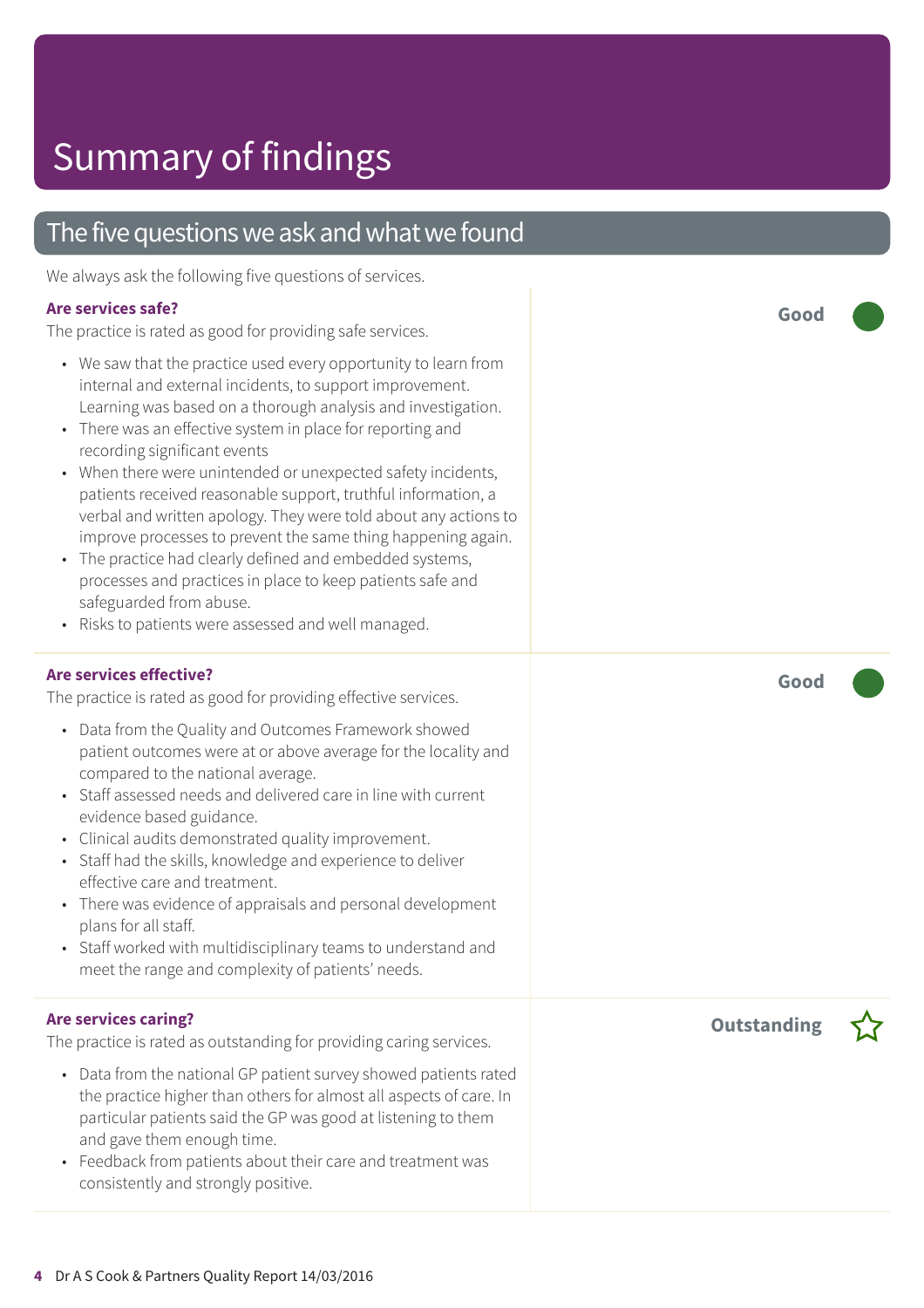- We observed a strong patient-centred culture. The practice vision was based on practising truly patient centred care and this was evident in all the staff we spoke with, the records we reviewed and patient feedback.
- Staff were motivated and inspired to offer kind and compassionate care and worked to overcome obstacles to achieving this. For example, GPs provided out of hours support for end of life care seven days a week from 8am – 10pm reducing unnecessary hospital admissions and helping patients achieve a dignified death in the place of their choosing.
- We found many positive examples to demonstrate how patient's choices and preferences were valued and acted on.
- Topical health information was discussed on the practice blog and one of the GPs used social media to promote health related information.
- The practice website had a dedicated area for the different population groups the practice served and the services it offered.
- Views of external stakeholders were very positive and aligned with our findings. For example the five local care homes and the children's hospice that the practice supported all highly praised the practice and told us they were very caring.
- We saw staff treated patients with kindness and respect, and maintained patient and information confidentiality.

#### **Are services responsive to people's needs?**

The practice is rated as good for providing responsive services.

- Practice staff reviewed the needs of its local population and engaged with the NHS England Area Team and Clinical Commissioning Group to secure improvements to services where these were identified. For example, the practice was working as a pilot for the Proactive Care Service, a multi disciplinary team which coordinated a programme of care for individual patients to support their health and care needs.
- Patients said they found it easy to make an appointment with a named GP and there was continuity of care, with urgent appointments available the same day.
- The practice had good facilities and was well equipped to treat patients and meet their needs.
- The practice was proactive in providing equipment for patients for improved diagnosis and self care. For example, the practice had noticed that there was a delay for patients when referred to cardiology appointments. The practice responded to this by providing cardiac memos (an event recording device) for

**Good –––**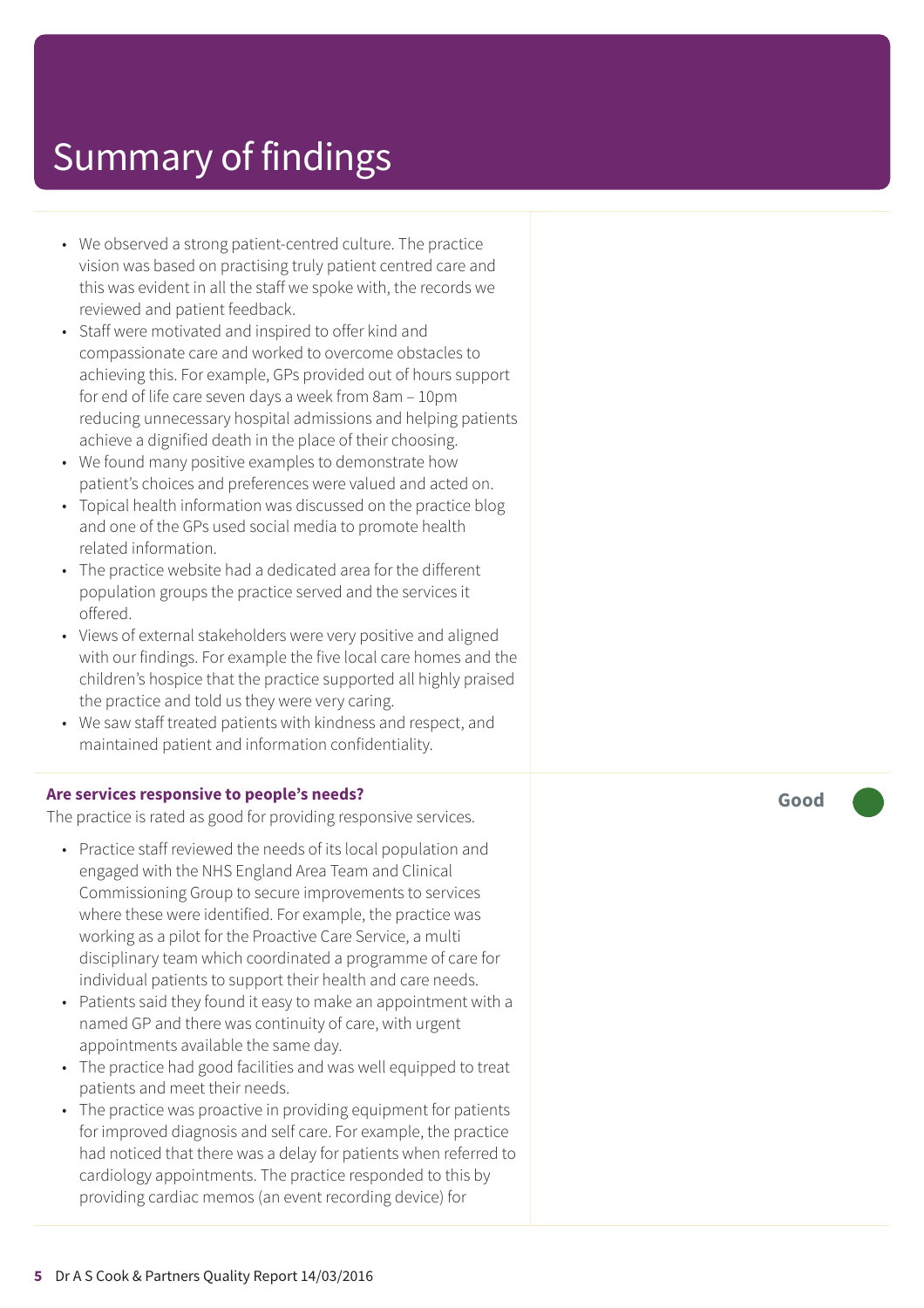patients to use. A practice audit showed that this helped diagnose a heart condition and also reduced referrals. They also provided blood pressure monitors for patients to self monitor and aid self-care.

- The practice provided 24 hour on call cover seven days a week to a children's hospice
- Information about how to complain was available and easy to understand and evidence showed the practice responded quickly to issues raised. Learning from complaints was shared with staff and other stakeholders.

#### **Are services well-led?**

The practice is rated as outstanding for being well-led.

- The practice had a clear vision and strategy to deliver high quality care and promote good outcomes for patients. Staff were clear about the vision and their responsibilities in relation to this.
- The practice vision was based on practising truly patient centred care and this was evident in all staff we spoke with, records we reviewed and the patients we spoke to.
- There was a clear leadership structure and staff felt supported by management. The practice had a number of policies and procedures to govern activity and held regular governance meetings.
- There was an overarching governance framework which supported the delivery of the strategy and good quality care. This included arrangements to monitor and improve quality and identify risk.
- The provider was aware of and complied with the requirements of the Duty of Candour. The partners encouraged a culture of openness and honesty. The practice had systems in place for knowing about notifiable safety incidents and ensured this information was shared with staff to ensure appropriate action was taken
- The practice proactively sought feedback from staff and patients, which it acted on. The patient participation group was active.
- There was a strong focus on continuous learning and improvement at all levels.
- The practice had highly developed IT systems and the lead GP worked with the Clinical Commissioning Group to share these developments, which improved practice efficiency and encouraged best practice through easy access to local and national guidelines.

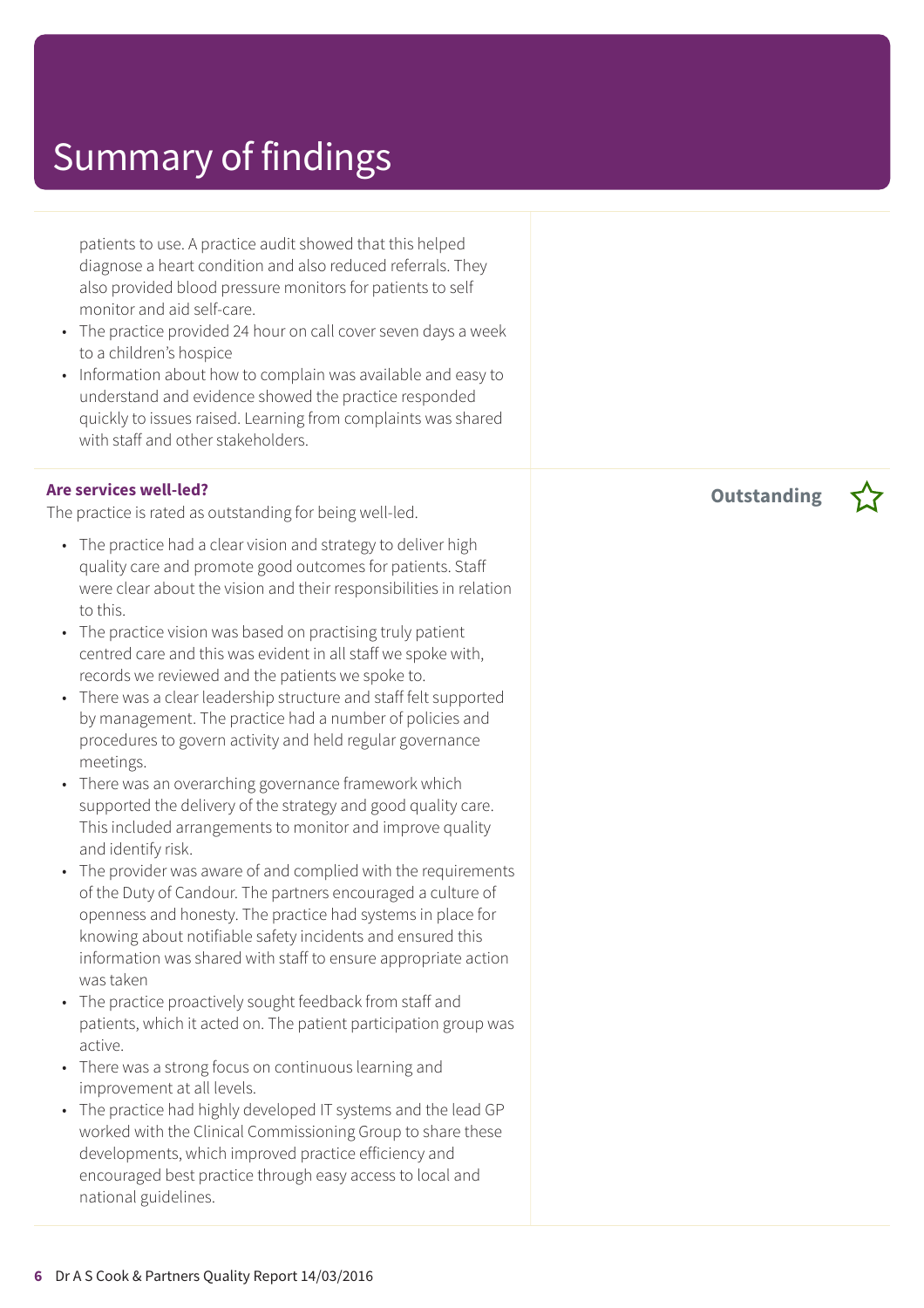### The six population groups and what we found

We always inspect the quality of care for these six population groups.

#### **Older people**

The practice is rated as outstanding for the care of older people.

- The practice offered proactive, personalised care to meet the needs of the older people in its population.
- The practice identified those patients most at risk of hospital admissions. A Health Care Assistant (HCA) contacted patients after a discharge to offer assistance and support and updated care plans.
- The practice was responsive to the needs of older patients, and offered home visits and urgent appointments for those with enhanced needs.
- The practice carried out weekly visits at five care homes for older people and feedback from the homes was very positive.
- The practice had developed a proactive anticipatory care plan for patients which provided a framework for the patient, their family, carers and health care professionals to work together to plan care. The care plan allowed care to be delivered in line with the patient's wishes. The practice was able to provide evidence of a significant reduction in hospital admissions from care homes (from an average of 8 admissions per month to 5 admissions per month, a reduction of 37% for 2015 compared with the same time period in 2014).
- The GPs provided end of life support from 8am 10pm seven days a week.

#### **People with long term conditions**

The practice is rated as outstanding for delivery of caring and well led services. The rating applies to all patient groups.

- Nursing staff had lead roles in chronic disease management and patients at risk of hospital admission were identified as a priority.
- Diabetic patients were given an individualised care plan at their review.
- Longer appointments and home visits were available when needed.
- All these patients had a named GP and a structured annual review to check their health and medicines needs were being met. For those patients with the most complex needs, the named GP worked with relevant health and care professionals to deliver a multidisciplinary package of care.

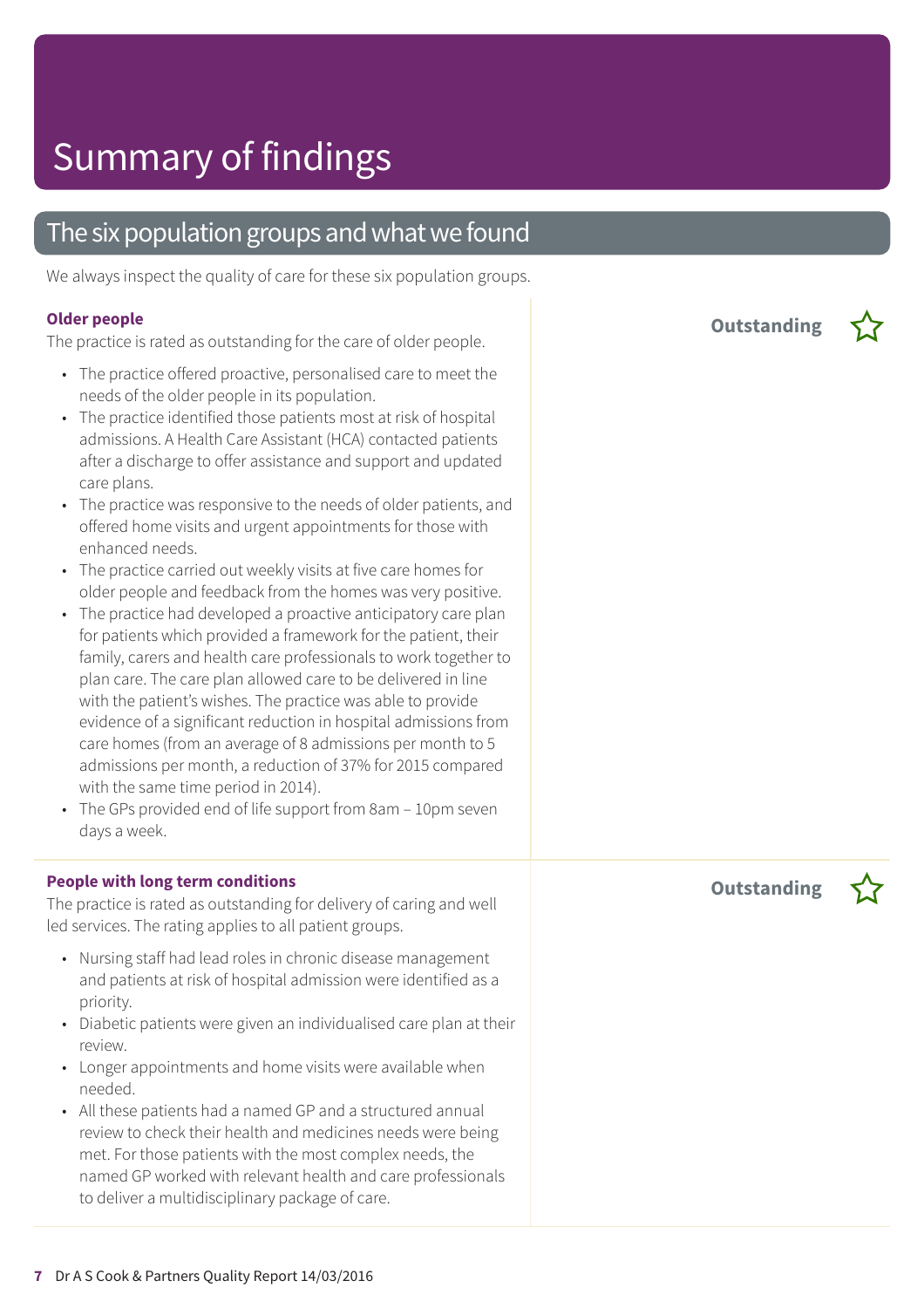• Patients were offered the loan of blood pressure monitors to enable improved diagnosis and self care.

#### **Families, children and young people**

The practice is rated as outstanding for the care of families, children and young people.

- There were systems in place to identify and follow up children living in disadvantaged circumstances and who were at risk, for example, children and young people who had a high number of A&E attendances. Immunisation rates were relatively high for all standard childhood immunisations.
- Patients told us that children and young people were treated in an age-appropriate way and were recognised as individuals, and we saw evidence to confirm this.
- 92% of eligible female patients had a cervical screening test compared to national average of 82%.
- Appointments were available outside of school hours and the premises were suitable for children and babies.
- We saw positive examples of joint working with midwives, health visitors and school nurses. The practice nurse had attended a training day with the school nurses and the school nurse attended practice meetings quarterly.
- The practice provided 24 hour medical cover for a children's hospice. We spoke with the hospice who told us that they thought the quality of care and responsiveness offered by the practice was very high.

#### **Working age people (including those recently retired and students)**

The practice is rated as outstanding for delivery of caring and well led services. The rating applies to all patient groups.

- The needs of the working age population, those recently retired and students had been identified and the practice had adjusted the services it offered to ensure these were accessible, flexible and offered continuity of care.
- The practice was proactive in offering online services and had a 30% uptake on repeat prescription requests compared to a national average of 4%.
- The practice offered a full range of health promotion and screening that reflects the needs for this age group.
- Topical health information was discussed on the practice blog and one of the GPs used social media to promote health related information.

**Outstanding –**



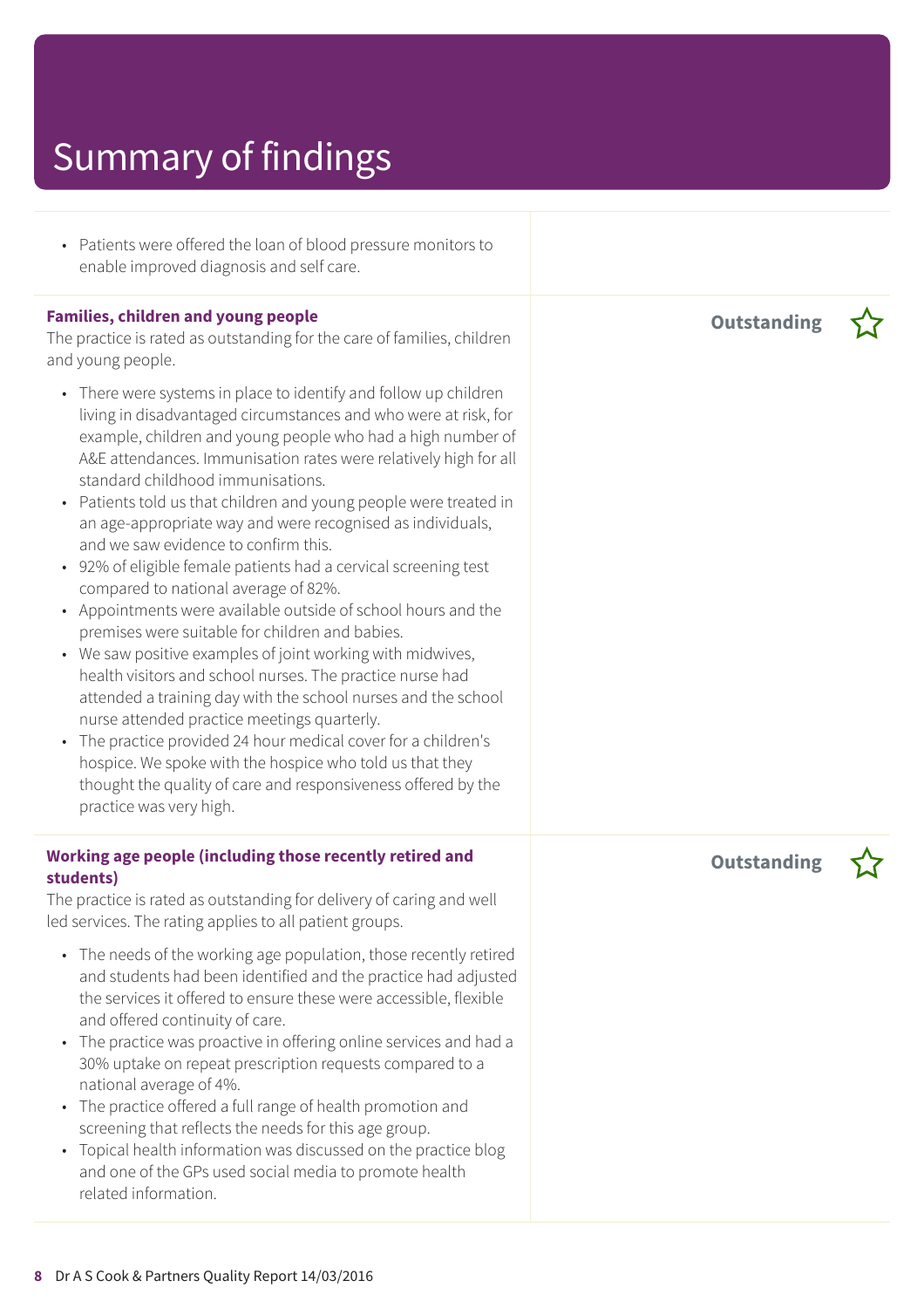• The practice website had a dedicated area for working people which referred to practice information as well as external resources that patients might find useful. For example, a local advice agency.

#### **People whose circumstances may make them vulnerable**

The practice is rated as outstanding for delivery of caring and well led services. The rating applies to all patient groups.

- The practice held a register of patients living in vulnerable circumstances including homeless patients, travellers and those with a learning disability. These patients were flagged on the computer system so that they had priority for appointments.
- The practice offered longer appointments for patients with a learning disability.
- The practice regularly worked with multi-disciplinary teams in the case management of vulnerable patients.
- The practice informed vulnerable patients about how to access various support groups and voluntary organisations. There were strong connections with local support services and the practice gave an example of how they delivered high quality care for a particularly vulnerable patient.
- The practice provided support to a nursing home for adults with physical disabilities and feedback from the home was very positive.
- Staff knew how to recognise signs of abuse in vulnerable adults and children. Staff were aware of their responsibilities regarding information sharing, documentation of safeguarding concerns and how to contact relevant agencies in normal working hours and out of hours.
- A taxi fund was available for patients to attend the surgery urgently when other means of transport were unavailable.

#### **People experiencing poor mental health (including people with dementia)**

The practice is rated as outstanding for delivery of caring and well led services. The rating applies to all patient groups.

- 91% of patients diagnosed with dementia had their care reviewed in a face to face meeting in the last 12 months, which was better than the national average of 84%.
- The practice regularly worked with multi-disciplinary teams in the case management of patients experiencing poor mental health, including those with dementia.

**Outstanding –**

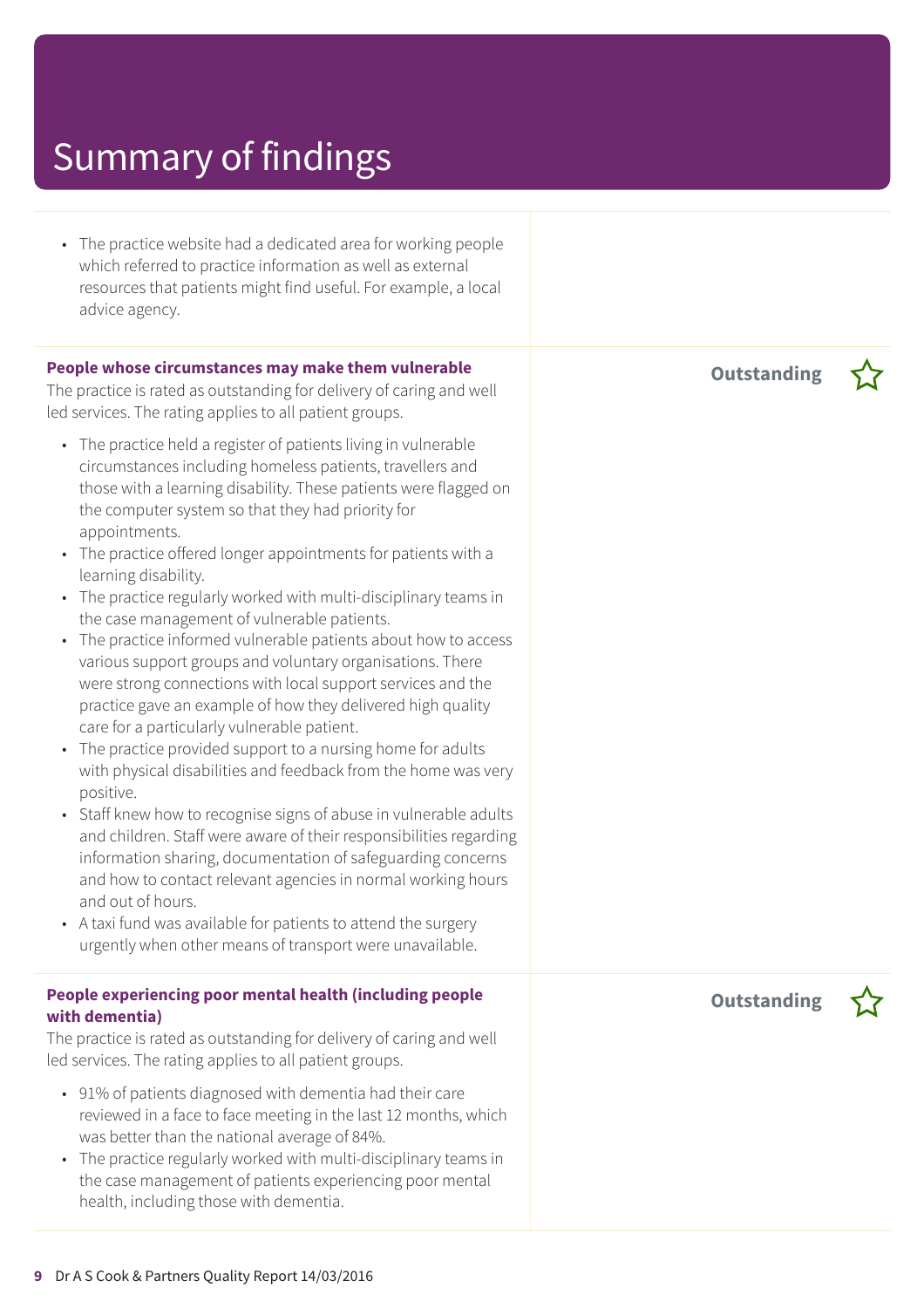- The practice carried out advance care planning for patients with dementia.
- The practice had told patients experiencing poor mental health about how to access various support groups and voluntary organisations.
- Staff had a good understanding of how to support patients with mental health needs and dementia.
- One of the GPs had a special interest in dementia and had spoken at a local community event as well as contributing to national conferences and publications.
- The practice had set up a patient library with books covering a wide range of topics including mental health issues which patients were encouraged to borrow. Patients had stated that this had helped them to understand their condition better and deal with issues they were facing.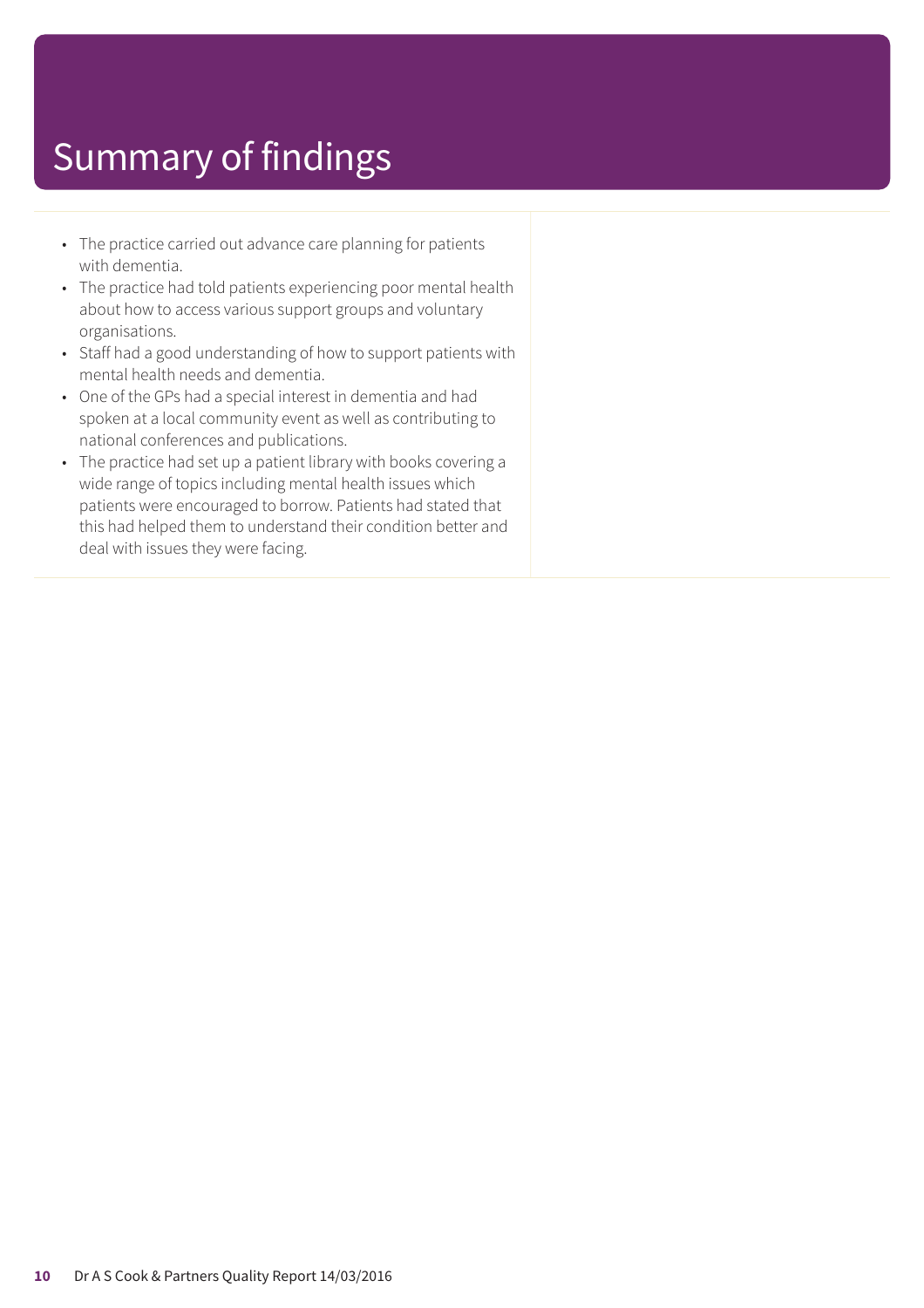### What people who use the service say

What people who use the practice say

The national GP patient survey results published on 2 July 2015 showed the practice was performing better than or in line with local and national averages. 255 survey forms were distributed and 116 were returned which was a response rate of 45.5% and represented 1% of the practice population.

- 78% of patients found it easy to get through to this surgery by phone compared to a Clinical Commissioning Group (CCG) average of 78% and a national average of 73%.
- 95% of patients were able to get an appointment to see or speak to someone the last time they tried (CCG average 91%, national average 85%).
- 88% of patients described their experience of making an appointment as good (CCG average 78%, national average 73%).
- 94% of patients described the overall experience of their GP surgery as good (CCG average 89% and national average 85%).

• 86% of patients said they would recommend their GP surgery to someone who has just moved to the local area (CCG average 84% and national average 78%).

As part of our inspection we also asked for CQC comment cards to be completed by patients prior to our inspection. We received 14 comment cards which were all positive about the standard of care received. Patients stated that they received excellent service from all staff, had sensitive treatment and were treated with kindness. Comments included very positive feedback on the care provided by the GPs and nurses and that the practice was accommodating in seeing patients quickly when there was an urgent need.

We spoke with four patients during the inspection and two members of the Patient Participation Group prior to the inspection. All six patients said they were happy with the care they received and thought staff were approachable, committed and caring.

### **Outstanding practice**

- The practice had a clear vision to deliver high quality care and promote good outcomes for patients. This was documented as a covenant, based on a commitment to the whole of a patient's life. We saw evidence of this in how the practice responded to individual needs, such as how older people were cared for.
- The practice had developed a proactive anticipatory care plan for patients which provided a framework for the patient, their family, carers and health care professionals to work together to plan care. The care plan was used in care homes and the practice was able to provide evidence of a significant reduction in hospital admissions from care homes. The care plan had been adopted by the CCG for use by other practices.
- GPs provided out of hours support for end of life care seven days a week, reducing unnecessary hospital admissions and helping patients achieve a dignified death in the place of their choosing. The practice also provided 24 hour on call cover seven days a week to a children's hospice.
- The practice was proactive in providing equipment for patients for improved diagnosis and self care. For example, they provided cardiac memos and had 22 blood pressure monitors for patients to borrow to aid diagnosis and support self care. This enabled patients to get faster access to the treatment they needed.
- The practice had set up a patient library with books covering a wide range of topics including mental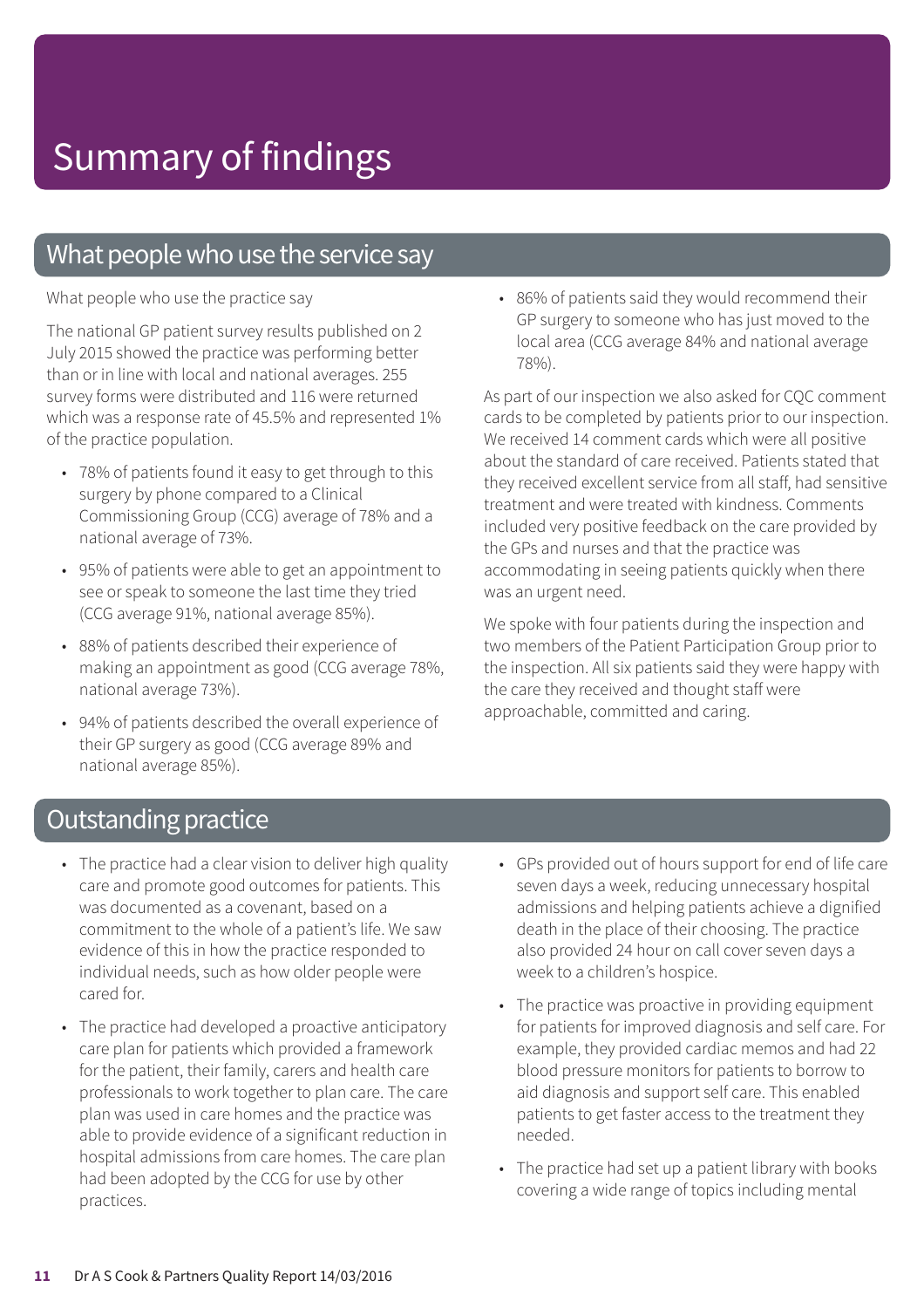health issues which patients were encouraged to borrow. Patients had fedback that this facility was very helpful and gave them access to information they wouldn't otherwise have had.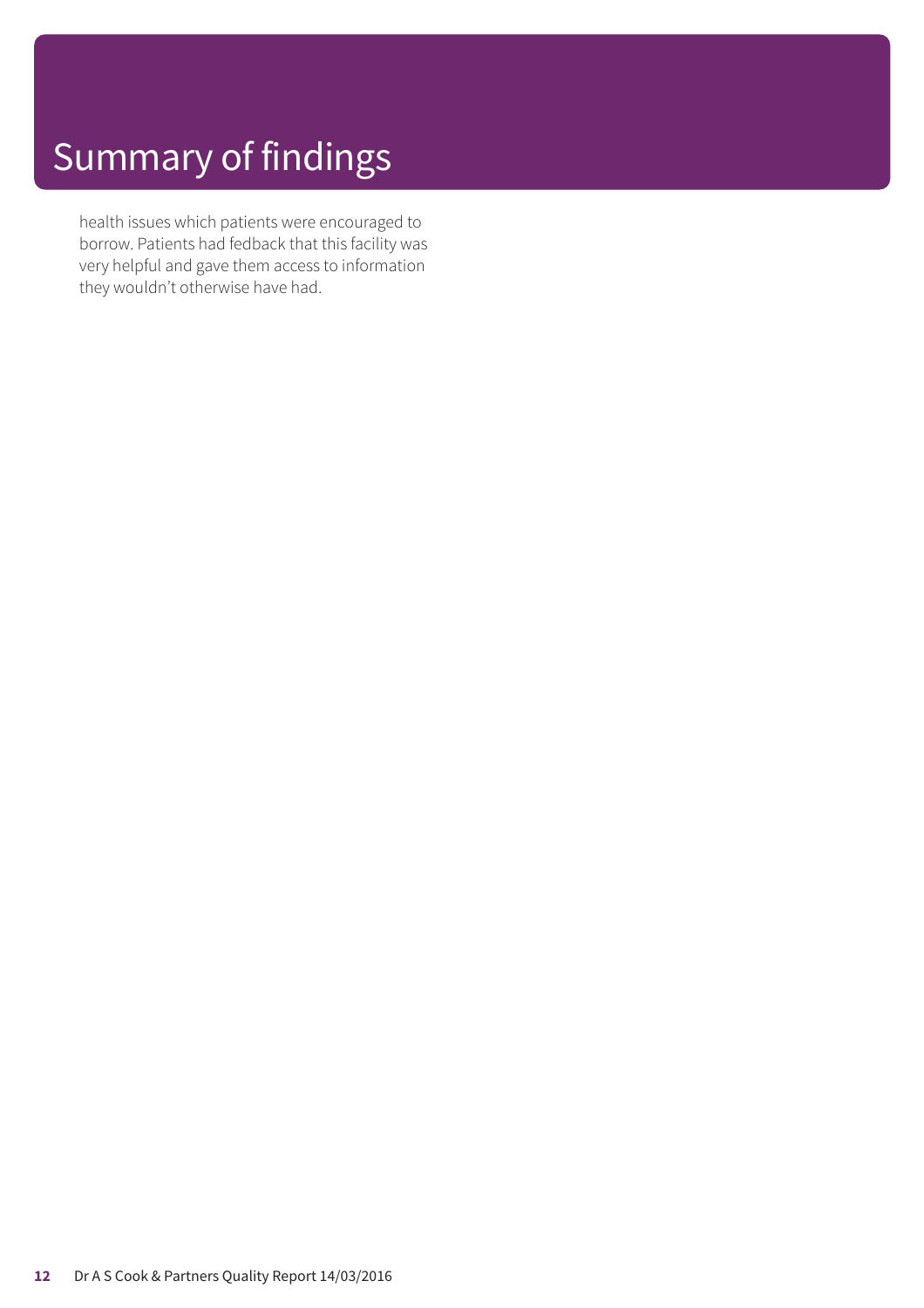

# Dr A S Cook & Partners **Detailed findings**

### Our inspection team

#### **Our inspection team was led by:**

Our inspection team was led by a CQC Lead Inspector**.** The team included a GP specialist adviser, a second CQC inspector, and a practice manager specialist adviser.

### Background to Dr A S Cook & Partners

Dr AS Cook & Partners, also known as Binscombe Medical Centre, is located in a residential area in the north part of Godalming, just on the edge of Farncombe. The practice is located in purpose built premises with a community pharmacy sharing the premises.

The practice operates from:

106 Binscombe, Godalming, GU7 3PR

There are approximately 10,300 patients registered at the practice. Statistics show very little income deprivation among the registered population. The registered population is slightly lower than average for 15-35 year olds, and slightly higher than average for those aged over 35.

Care and treatment is delivered by seven GP partners and two salaried GPs. There are four male GPs and five female GPs working at the practice, two GPs work full time and seven work part time. The nursing team consists of four practice nurses and three healthcare assistants. 15 administrative staff work at the practice and are led by a Practice Manager.

The practice is a training practice and regularly has GP trainees working in the practice. There are three GP trainers one of whom is programme director for the local training scheme.

The practice is open from 8am to 6.30pm Monday to Friday. Patients can book appointments in person, via the phone and online.

Patients requiring a GP outside of normal working hours are advised to contact the NHS GP out of hours service on telephone number 111.

The practice has a General Medical Services (GMS) contract. GMS contracts are nationally agreed between the General Medical Council and NHS England.

Dr AS Cook & Partners was previously inspected in July 2014. There were no concerns found at the previous inspection.

### Why we carried out this inspection

We inspected this service as part of our new comprehensive inspection programme.

We carried out a comprehensive inspection of this service under Section 60 of the Health and Social Care Act 2008 as part of our regulatory functions. The inspection was planned to check whether the provider is meeting the legal requirements and regulations associated with the Health and Social Care Act 2008, to look at the overall quality of the service, and to provide a rating for the service under the Care Act 2014.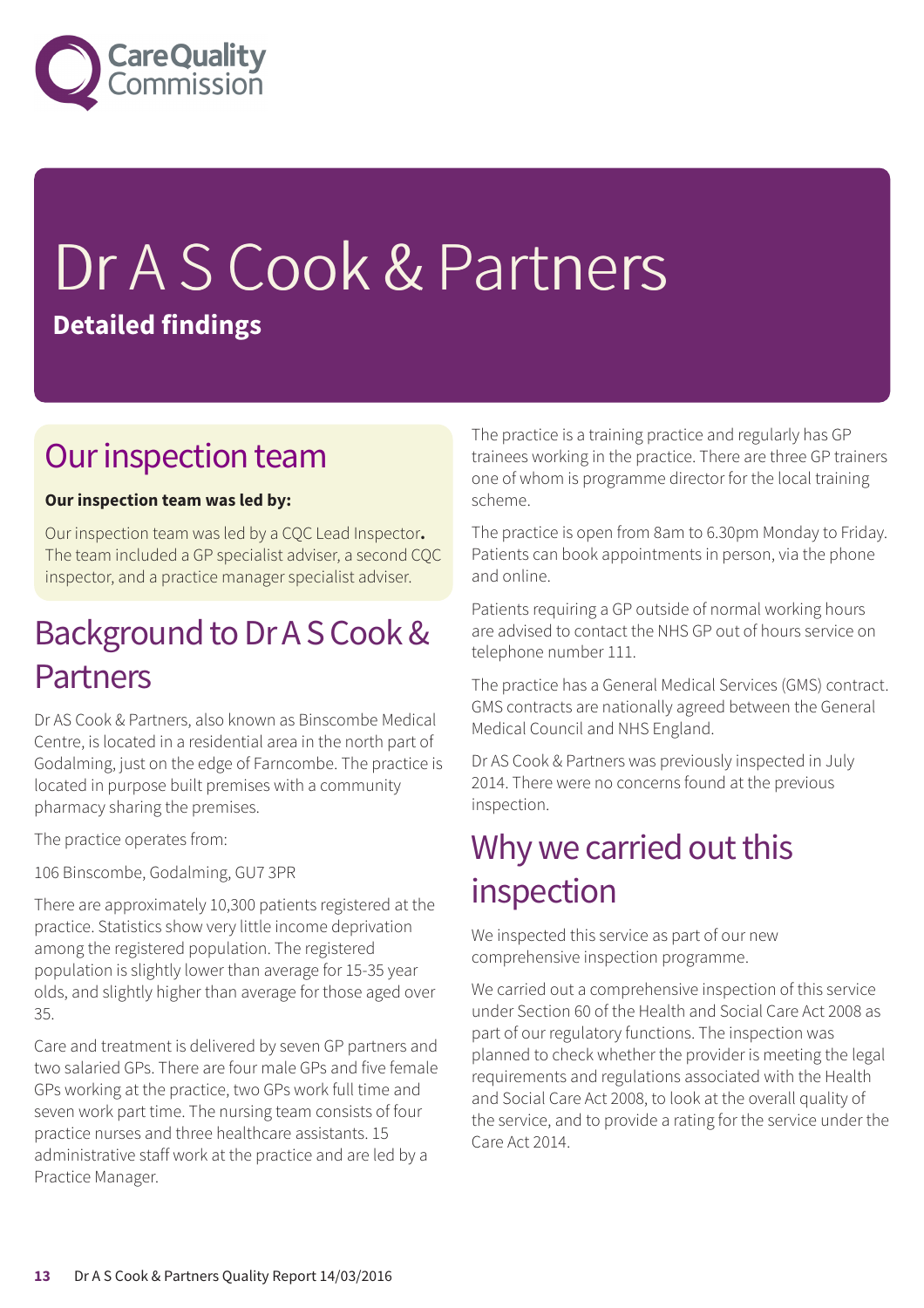# Detailed findings

### How we carried out this inspection

Before visiting, we reviewed a range of information that we hold about the practice and asked other organisations to share what they knew. We carried out an announced visit on 5 January 2016. During our visit we:

- Spoke with a range of staff (GPs, practice nurses, HCAs, GP trainee, Practice Manager, receptionists)
- Spoke with six patients who used the service including two members of the PPG.
- Observed how patients were being cared for and talked with carers and/or family members
- Reviewed anonymised personal care or treatment records of patients.
- Reviewed comment cards where patients and members of the public shared their views and experiences of the service.

Prior to the inspection we spoke with five local care homes and the local children's hospice about the service received from the practice. They all highly praised the practice and told us they were very responsive to patients needs and treated the patients with dignity and respect.

To get to the heart of patients' experiences of care and treatment, we always ask the following five questions:

- Is it safe?
- Is it effective?
- Is it caring?
- Is it responsive to people's needs?
- Is it well-led?

We also looked at how well services were provided for specific groups of people and what good care looked like for them. The population groups are:

- Older people
- People with long-term conditions
- Families, children and young people
- Working age people (including those recently retired and students)
- People whose circumstances may make them vulnerable
- People experiencing poor mental health (including people with dementia)

Please note that when referring to information throughout this report, for example any reference to the Quality and Outcomes Framework data, this relates to the most recent information available to the CQC at that time.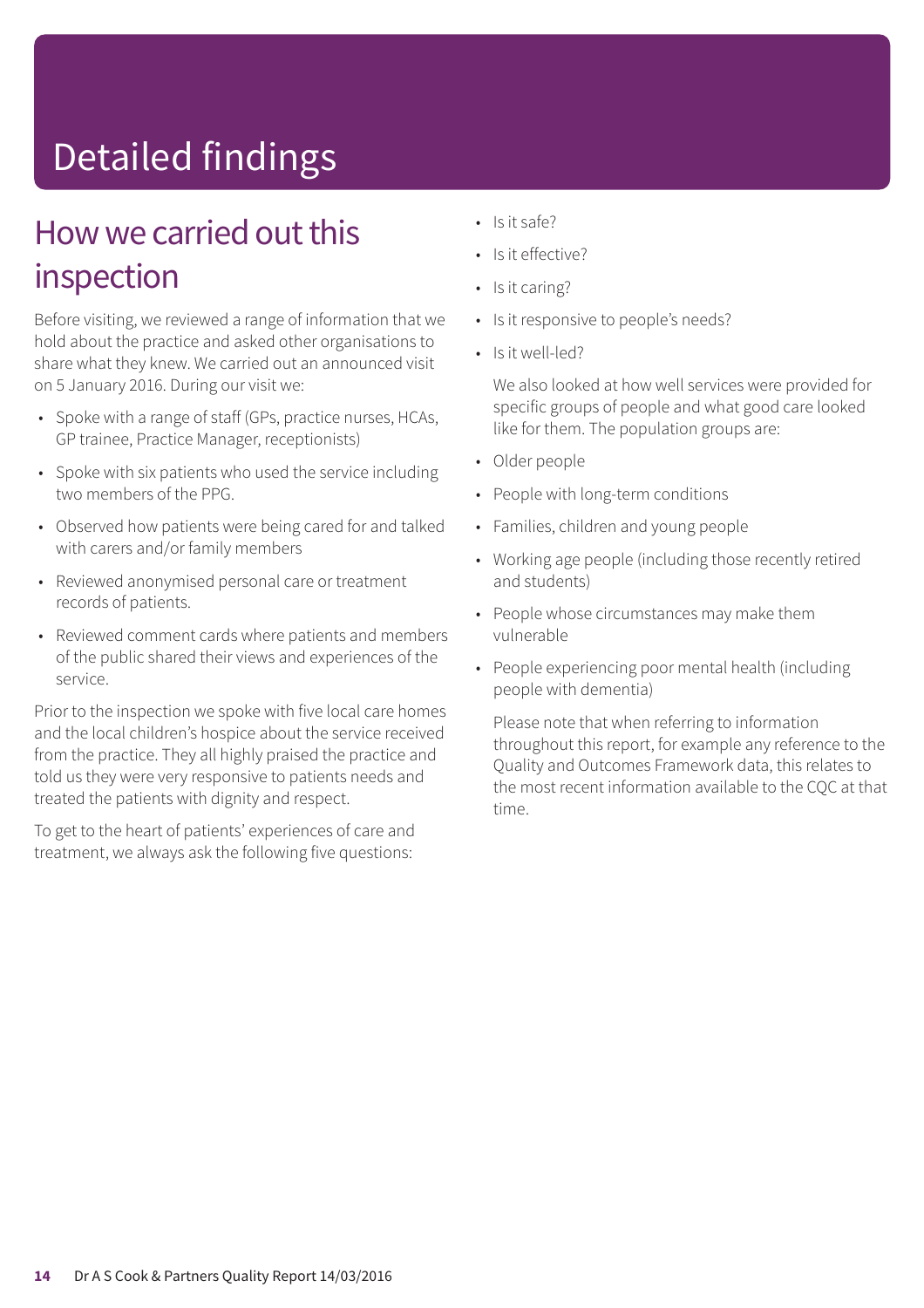# Are services safe?

### **Our findings**

#### **Safe track record and learning**

There was an effective system in place for reporting and recording significant events.

- Staff told us they would inform the practice manager of any incidents and there was a recording form available on the practice's computer system.
- The practice carried out a thorough analysis of the significant events.

We reviewed safety records, incident reports national patient safety alerts and minutes of meetings where these were discussed. Lessons were shared to make sure action was taken to improve safety in the practice. For example, the practice dealt successfully with two medical emergencies on the same day. Staff we spoke with told us that the practice had discussed these events and used them to ensure learning. This had resulted in subsequent basic life support training being adapted to include a review of the practice's own equipment and the practice had discussed scenarios so staff had increased familiarity in preparation for any future events.

When there were unintended or unexpected safety incidents, patients received reasonable support, truthful information, a verbal and written apology and were told about any actions to improve processes to prevent the same thing happening again.

#### **Overview of safety systems and processes**

The practice had clearly defined and embedded systems, processes and practices in place to keep patients safe and safeguarded from abuse, which included:

• Arrangements were in place to safeguard children and vulnerable adults from abuse that reflected relevant legislation and local requirements and policies were accessible to all staff. The policies clearly outlined who to contact for further guidance if staff had concerns about a patient's welfare. There was a lead member of staff for safeguarding. The GPs attended safeguarding meetings when possible and always provided reports where necessary for other agencies. Staff demonstrated they understood their responsibilities and all had received training relevant to their role. All GPs were trained to Safeguarding level three.

- A notice in the waiting room advised patients that chaperones were available if required. All staff who acted as chaperones were trained for the role and had received a Disclosure and Barring Service check (DBS check). (DBS checks identify whether a person has a criminal record or is on an official list of people barred from working in roles where they may have contact with children or adults who may be vulnerable).
- The practice maintained appropriate standards of cleanliness and hygiene. We observed the premises to be clean and tidy. The practice nurse was the infection control clinical lead who liaised with the local infection prevention teams to keep up to date with best practice. There was an infection control protocol in place and staff had received up to date training. Infection control audits were undertaken twice a year and we saw evidence that action was taken to address any improvements identified as a result.
- The arrangements for managing medicines, including emergency medicines and vaccines, in the practice kept patients safe (including obtaining, prescribing, recording, handling, storing and security). The practice carried out regular medicines audits, with the support of the local CCG pharmacy teams, to ensure prescribing was in line with best practice guidelines for safe prescribing. Prescription pads were securely stored and there were systems in place to monitor their use. Patient Group Directions had been adopted by the practice to allow nurses to administer medicines in line with legislation. The practice had a system for production of Patient Specific Directions to enable Health Care Assistants to administer vaccinations after specific training when a doctor or nurse were on the premises. Patients on high risk medication were monitored to ensure that appropriate tests were carried out.
- We reviewed seven personnel files and found appropriate recruitment checks had been undertaken prior to employment. For example, proof of identification, references, qualifications, registration with the appropriate professional body and the appropriate checks through the Disclosure and Barring Service.

#### **Monitoring risks to patients**

Risks to patients were assessed and well managed.

• There were procedures in place for monitoring and managing risks to patient and staff safety. There was a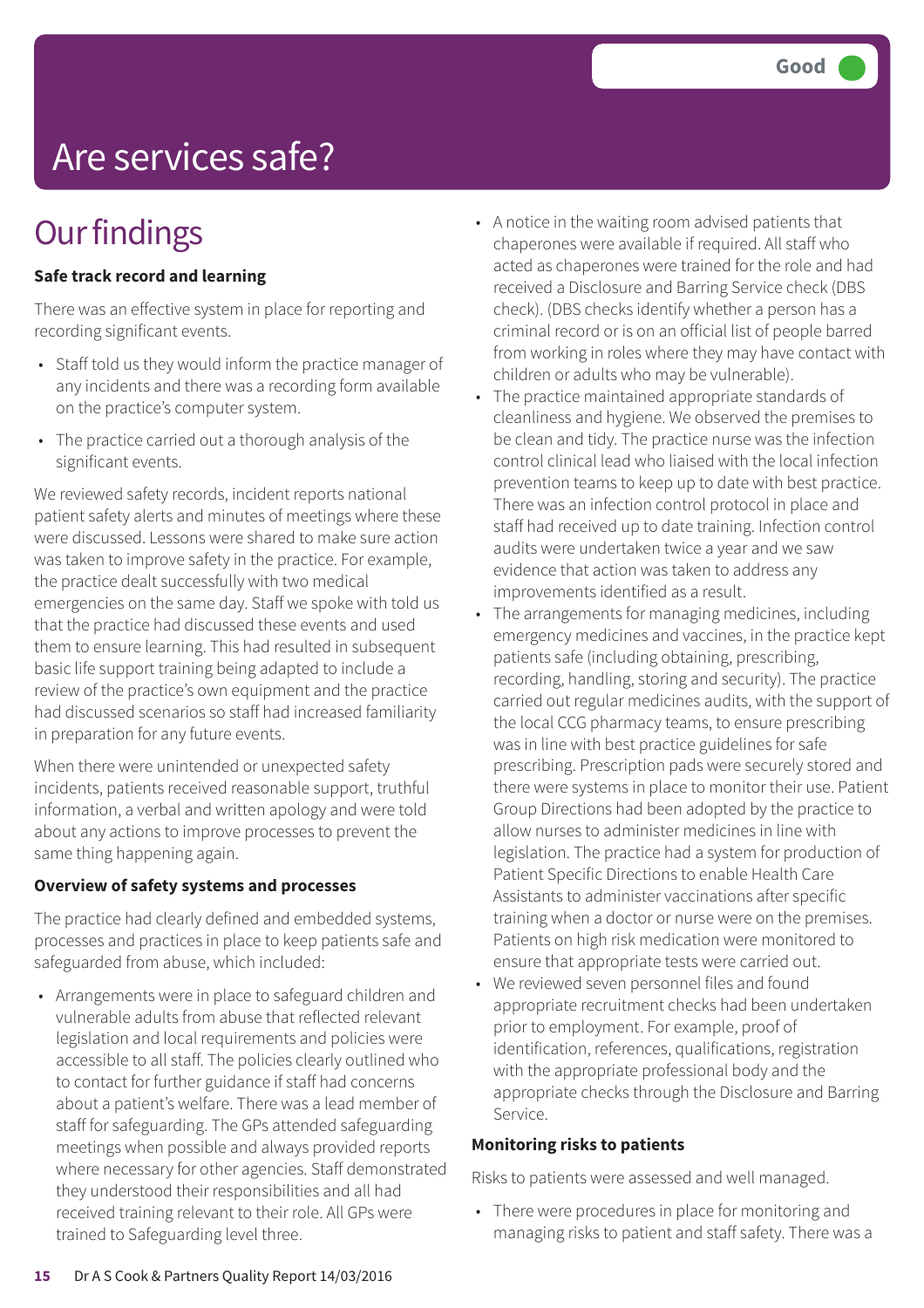### Are services safe?

health and safety policy available with a poster in the reception office which identified local health and safety representatives. The practice had up to date fire risk assessments and carried out regular fire drills. All electrical equipment was checked to ensure the equipment was safe to use and clinical equipment was checked to ensure it was working properly. The practice had a variety of other risk assessments in place to monitor safety of the premises such as control of substances hazardous to health and infection control and legionella (Legionella is a term for a particular bacterium which can contaminate water systems in buildings).

• Arrangements were in place for planning and monitoring the number of staff and mix of staff needed to meet patients' needs. There was a rota system in place for all the different staffing groups to ensure that enough staff were on duty.

#### **Arrangements to deal with emergencies and major incidents**

The practice had adequate arrangements in place to respond to emergencies and major incidents.

- There was a panic alarm at the front reception desk and in all the consultation and treatment rooms which alerted staff to any emergency.
- All staff received annual basic life support training and there were emergency medicines available in the treatment room.
- The practice had a defibrillator available on the premises and oxygen with adult and children's masks. A first aid kit and accident book were available.
- Emergency medicines were easily accessible to staff in a secure area of the practice and all staff knew of their location. All the medicines we checked were in date and fit for use.

The practice had a comprehensive business continuity plan in place for major incidents such as power failure or building damage. The plan included emergency contact numbers for staff. The practice had experienced business continuity problems due to power cuts in the area and had subsequently purchased a generator.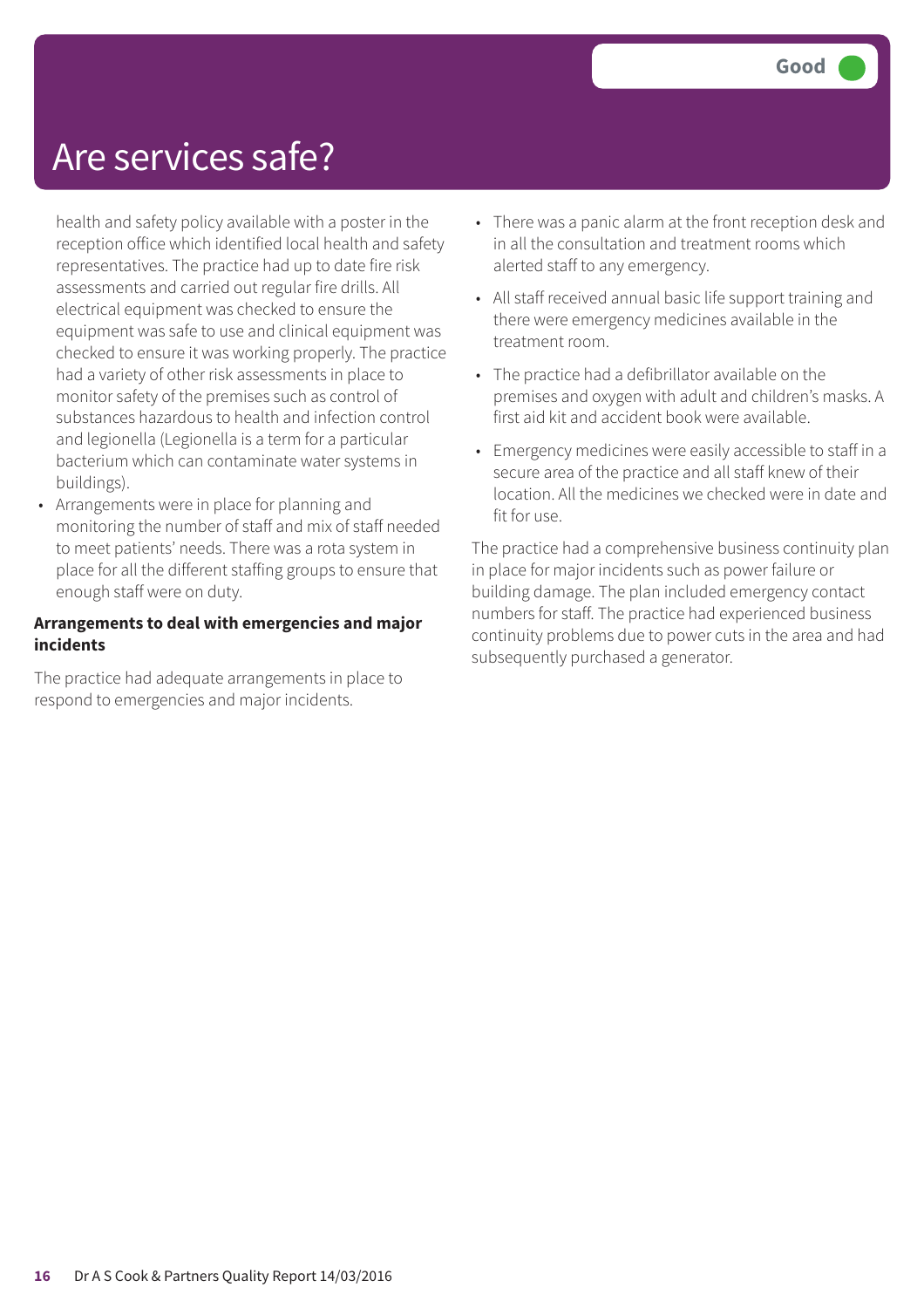### Are services effective?

(for example, treatment is effective)

### **Our findings**

#### **Effective needs assessment**

The practice assessed needs and delivered care in line with relevant and current evidence based guidance and standards, including National Institute for Health and Care Excellence (NICE) best practice guidelines.

- The practice had systems in place to keep all clinical staff up to date. Staff had access to guidelines from NICE and used this information to deliver care and treatment that met patients' needs.
- The practice monitored that these guidelines were followed through risk assessments, audits and random sample checks of patient records.
- The practice demonstrated a proactive approach in reviewing clinical practice. For example, the practice had identified that they were ordering too many urine sample tests for patients. After a review of how the clinical practice was working, new guidelines and a more robust system for treating urinary tract infections was introduced.

#### **Management, monitoring and improving outcomes for people**

The practice used the information collected for the Quality and Outcomes Framework (QOF) and performance against national screening programmes to monitor outcomes for patients. (QOF is a system intended to improve the quality of general practice and reward good practice). The most recent published results were 95.7% of the total number of points available, with 9% exception reporting. (Exception reporting is the removal of patients from QOF calculations where, for example, the patients are unable to attend a review meeting or certain medicines cannot be prescribed because of side effects). This practice was not an outlier for any QOF (or other national) clinical targets. Data from 2014/ 15 showed;

- Performance for diabetes related indicators was similar to the Clinical Commissioning Group (CCG) and national average.
- The percentage of patients with hypertension having regular blood pressure tests was similar to the national average at 82% for the practice and 84% nationally.

• Performance for mental health related indicators was better than the national average. For example 91% of patients had a comprehensive care plan compared to a national average of 89%.

Clinical audits demonstrated quality improvement.

- There had been 17 clinical audits completed in the last two years, four of these were completed audits where the improvements made were implemented and monitored.
- The practice participated in local audits, national benchmarking, accreditation, peer review and research.
- Findings were used by the practice to improve services. For example, the practice had completed an audit of the medicines used for patients with asthma. This had resulted in GPs completing further education with a specialist respiratory nurse and changes to patient medicines leading to 15% of patients moving to a lower steroid dose.

Information about patients' outcomes was used to make improvements. For example, the practice had used clinical indicators for diabetic care to increase the number of patients receiving foot checks and ensuring that blood pressure was at the required range. We noted an increase in foot checks completed from 66% to 88% and blood pressure being at the required range up from 59% to 70% over a 12 month period.

#### **Effective staffing**

Staff had the skills, knowledge and experience to deliver effective care and treatment.

- The practice had an induction programme for all newly appointed staff. This covered such topics as safeguarding, infection prevention and control, fire safety, health and safety and confidentiality.
- The practice could demonstrate how they ensured role-specific training and updating for relevant staff. For example, for those staff reviewing patients with long-term conditions.
- Staff administering vaccinations had received specific training which had included an assessment of competence. Staff who administered vaccinations could demonstrate how they stayed up to date with changes to the immunisation programmes, for example by access to on line resources and discussion at practice meetings.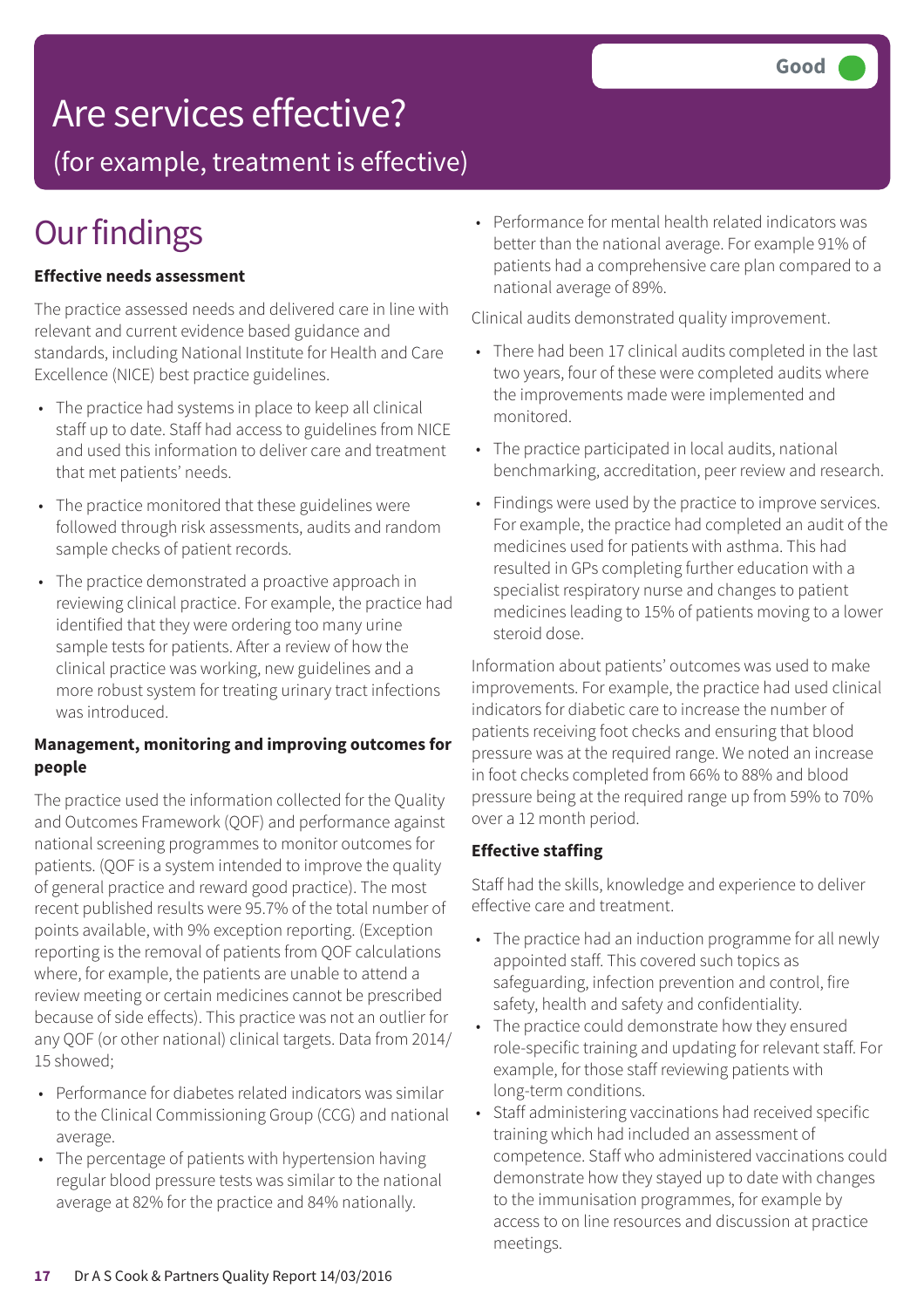# Are services effective?

### (for example, treatment is effective)

- The learning needs of staff were identified through a system of appraisals, meetings and reviews of practice development needs. Staff had access to appropriate training to meet their learning needs and to cover the scope of their work. This included ongoing support during sessions, one-to-one meetings, appraisals, coaching and mentoring, clinical supervision and facilitation and support for revalidating GPs. All staff had had an appraisal within the last 12 months.
- Staff received training that included: safeguarding, fire procedures, basic life support and information governance awareness. Staff had access to and made use of e-learning training modules and in-house training.
- The practice was a training practice and at the time of the inspection there was one trainee GP. We spoke to the trainee who told us they had very well structured training and they felt well supported by the practice.

#### **Coordinating patient care and information sharing**

The information needed to plan and deliver care and treatment was available to relevant staff in a timely and accessible way through the practice's patient record system and their intranet system.

- This included care and risk assessments, care plans, medical records and investigation and test results. Information such as NHS patient information leaflets were also available.
- The practice had developed a proactive anticipatory care plan for patients which provided a framework for the patient, their family, carers and health care professionals to work together to plan care. The care plan allowed care to be delivered in line with the patient's wishes. The care plan had been adopted by the CCG for use by other practices.
- The practice shared relevant information with other services in a timely way, for example when referring patients to other services.

Staff worked together and with other health and social care services to understand and meet the range and complexity of patients' needs and to assess and plan ongoing care and treatment. This included when patients moved between services, including when they were referred, or after they

were discharged from hospital. We saw evidence that multi-disciplinary team meetings took place on a monthly basis and that care plans were routinely reviewed and updated.

#### **Consent to care and treatment**

Staff sought patients' consent to care and treatment in line with legislation and guidance.

- Staff understood the relevant consent and decision-making requirements of legislation and guidance, including the Mental Capacity Act 2005. When providing care and treatment for children and young people, staff carried out assessments of capacity to consent in line with relevant guidance.
- Where a patient's mental capacity to consent to care or treatment was unclear the GP or practice nurse assessed the patient's capacity and, recorded the outcome of the assessment.
- The process for seeking consent was monitored through records audits.

#### **Supporting patients to live healthier lives**

The practice identified patients who may be in need of extra support.

- These included patients in the last 12 months of their lives, carers, those at risk of developing a long-term condition and those requiring advice on their diet, smoking and alcohol cessation. Patients were then signposted to the relevant service.
- Smoking cessation advice was available from practice nurses and the pharmacy located in the practice premises.

The practice's uptake for the cervical screening programme was 92%, which was higher than the national average of 82%. There was a policy to follow up with patients who did not attend for their cervical screening test, firstly by letter and subsequently by contact from the GP.

Childhood immunisation rates for the vaccinations given were better than the CCG/national averages. For example, childhood immunisation rates for the vaccinations given to under two year olds ranged from 83 % to 95% and five year olds from 83% to 97%.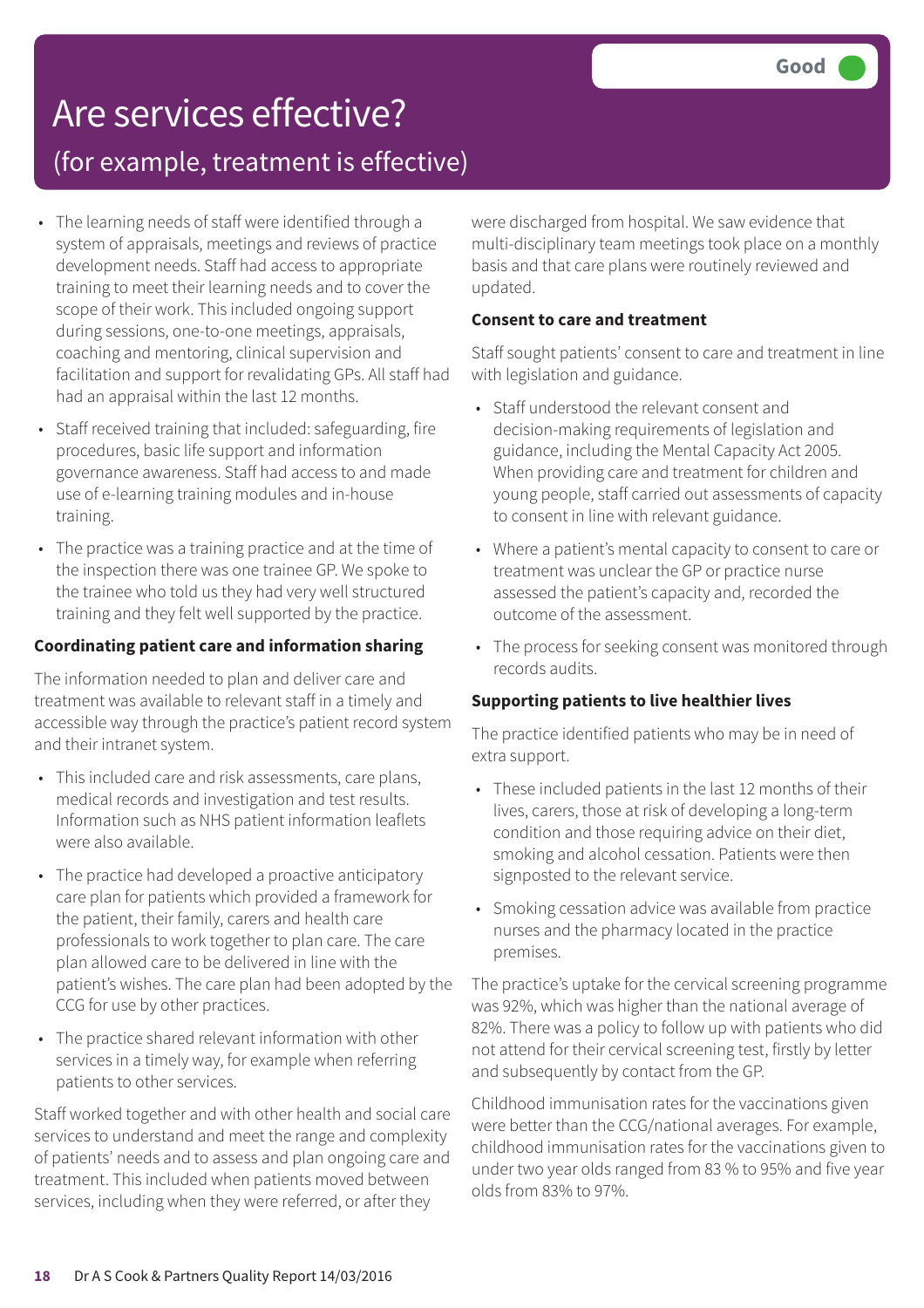### Are services effective? (for example, treatment is effective)

Flu vaccination rates for the over 65s were 74%, and at risk groups 43%. These were comparable to CCG and national averages.

Patients had access to appropriate health assessments and checks. These included health checks for new patients and

NHS health checks for patients aged 40–74. Appropriate follow-ups for the outcomes of health assessments and checks were made, where abnormalities or risk factors were identified.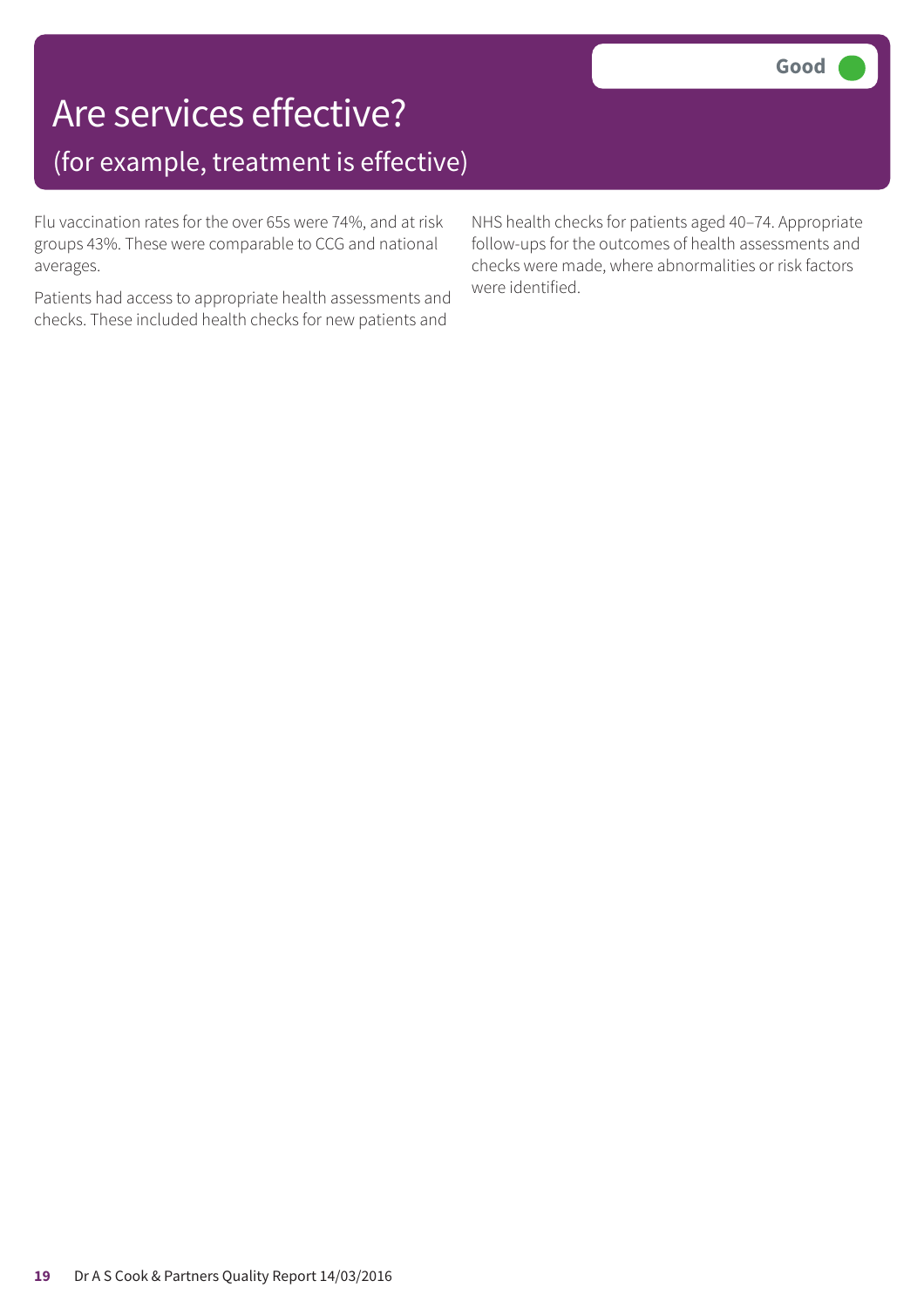# Are services caring?

### **Our findings**

#### **Kindness, dignity, respect and compassion**

We observed members of staff were courteous and very helpful to patients and treated them with dignity and respect.

- Curtains were provided in consulting rooms to maintain patients' privacy and dignity during examinations, investigations and treatments.
- We noted that consultation and treatment room doors were closed during consultations; conversations taking place in these rooms could not be overheard.
- Reception staff knew when patients wanted to discuss sensitive issues or appeared distressed they could offer them a private room to discuss their needs.

All of the 14 patient Care Quality Commission comment cards we received were positive about the service experienced. Patients said they felt the practice offered an excellent service and staff were helpful, caring and treated them with dignity and respect.

We spoke with two members of the patient participation group (PPG). They also told us they were satisfied with the care provided by the practice and said their dignity and privacy was respected. Comment cards highlighted that staff responded compassionately when they needed help and provided support when required.

Results from the national GP patient survey showed patients felt they were treated with compassion, dignity and respect. The practice was above average for its satisfaction scores on consultations with doctors and nurses. For example:

- 97% of patients said the GP was good at listening to them compared to the Clinical Commissioning Group (CCG) average of 92% and national average of 89%.
- 98% of patients said the GP gave them enough time (CCG average 90% and national average 87%).
- 99% of patients said they had confidence and trust in the last GP they saw (CCG average 98% and national average 95%)
- 92% of patients said the last GP they spoke to was good at treating them with care and concern (CCG average 89% and national average 85%).
- 96% of patients said the last nurse they spoke to was good at treating them with care and concern (CCG average 93% and national average 90%).
- 90% of patients said they found the receptionists at the practice helpful (CCG average 88% and national average 87%)

These results were supported by the Friends and Family data which showed that 73 out of 77 patients who responded would definitely recommend the practice to family and friends and quoted many examples of caring service from GPs and nurses.

The practice vision was based on practising truly patient centred care and this was evident in all staff we spoke with and records we reviewed. One of the GPs had spoken at a local dementia event for patients on "How to get the most out of your GP" and there was a well developed usual doctor system in place to ensure continuity of care for patients.

Prior to the inspection we spoke to five care homes and one children's hospice which access GP services from the practice. They spoke very positively about the service provided and stated how the GPs have built positive relationships with residents and staff, and were genuinely very helpful. In particular we heard how the GPs provided caring advice and support for end of life care.

#### **Care planning and involvement in decisions about care and treatment**

Patients told us they felt involved in decision making about the care and treatment they received. They also told us they felt listened to and supported by staff and had sufficient time during consultations to make an informed decision about the choice of treatment available to them. Patient feedback on the comment cards we received was also positive and aligned with these views.

Results from the national GP patient survey showed patients responded positively to questions about their involvement in planning and making decisions about their care and treatment. Results were better than local and national averages. For example:

• 97% of patients said the last GP they saw was good at explaining tests and treatments compared to the Clinical Commissioning Group (CCG) average of 90% and national average of 86%.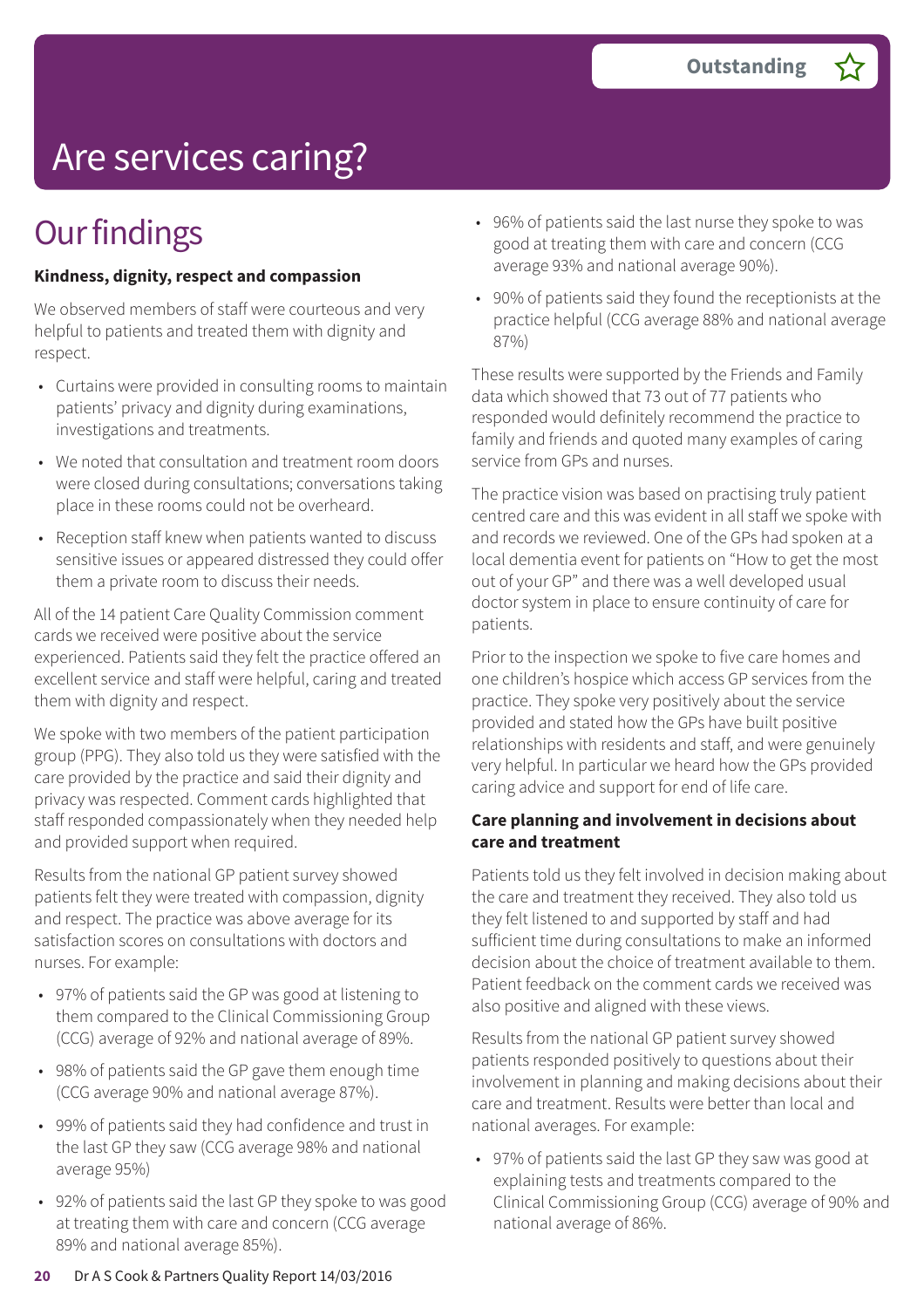### Are services caring?

- 91% of patients said the last GP they saw was good at involving them in decisions about their care (CCG average 87% and national average 82%)
- 93% of patients said the last nurse they saw was good at involving them in decisions about their care (CCG average 87% and national average 85%)

We saw evidence that the practice ensured patients were involved in their care and treatment. For example, patients were given a copy of their diabetic care plan after their review. The care plan also explained to patients what their ideal levels should be, and past readings, so that patients could track their own care and treatment.

The practice had introduced indicative prescribing. This meant the practice had changed the way that instructions for taking medicines were recorded for patients. Medicines prescribed included why patients were taking the required medicines and not just the dosage required, for example 'take one tablet in the morning for blood pressure'. Staff told us that translation services were available for patients who did not have English as a first language. We saw notices in the reception areas informing patients this service was available.

#### **Patient and carer support to cope emotionally with care and treatment**

Notices in the patient waiting room told patients how to access a number of support groups and organisations. We noted that the practice website offers an extensive range of advice and information in relation to care and treatment and support groups available.

The practice had created a library of books on a range of topics which could be borrowed by patients to help with supporting their care and treatment. We noted that the library had an extensive range of books for mental health issues and we saw that patients frequently borrowed these.

We saw evidence that the practice knew and supported its patients well. For example, we saw that the practice had helped direct a patient to a particular support group to help with the feeling of isolation.

Significant events and complaints we reviewed showed that the practice had a culture of ensuring that they understood how patients felt about the issue and how it had affected the patient. We saw that where the practice had replied to patients it was with an offer of genuine personal support and if necessary a full investigation of what happened and an apology to the patients affected. We saw that the practice addressed any concerns raised and ensured learning in a consistent manner.

The practice's computer system alerted GPs if a patient was also a carer. The practice had identified 2.3% of the practice list as carers. Written information was available to direct carers to the various avenues of support available to them.

Staff told us that if families had suffered bereavement, their usual GP contacted them or sent them a letter offering support. The practice knew their patients well and ensured that continued support was offered including contacting the family member three months after a bereavement to see if further support was required. We saw that the practice had created an audit of where and how patients died. This allowed them to ensure that they were supporting patients to remain in their preferred choice of setting for care during their last stages of life.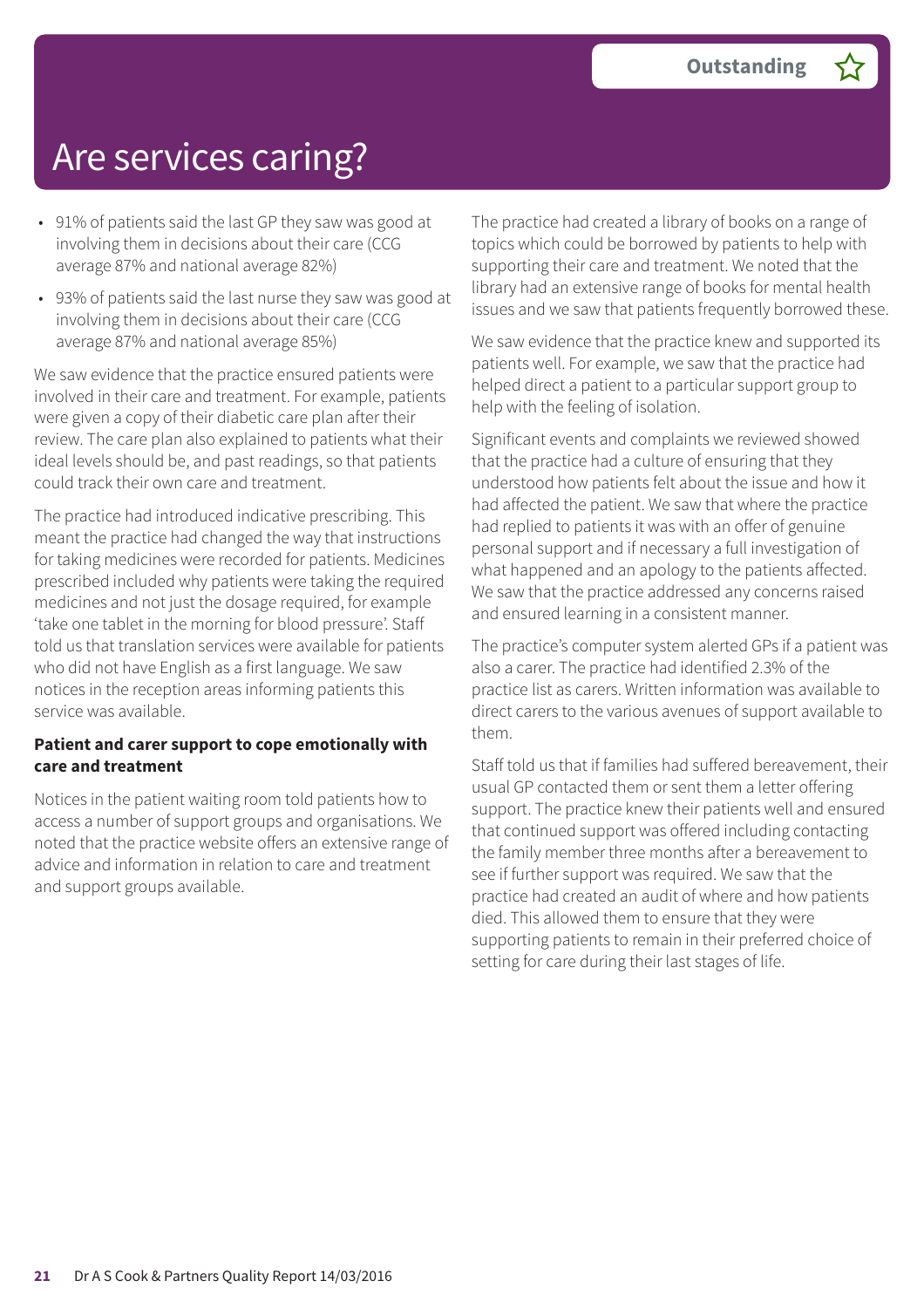# Are services responsive to people's needs?

(for example, to feedback?)

## **Our findings**

#### **Responding to and meeting people's needs**

The practice reviewed the needs of its local population and engaged with the NHS England Area Team and Clinical Commissioning Group (CCG) to secure improvements to services where these were identified. For example the practice was one of five GP practices involved in the pilot programme for the Proactive Care Service, a multi disciplinary team which coordinated a programme of care for individual patients to support their health and care needs.

- There were longer appointments available for patients with a learning disability.
- Home visits were available for older patients and patients who had difficulty attending the practice.
- Same day appointments were available for children and those with serious medical conditions.
- Patients were able to receive travel vaccinations available on the NHS as well as those only available privately.
- There were disabled facilities, a hearing loop and translation services available.
- The practice was proactive in providing equipment for patients for improved diagnosis and self care. For example, they provided cardiac memos for patients to use in response to a long wait for cardiology appointments. A practice audit shows that this helped diagnose a heart condition and also reduced referrals.
- The practice website was designed with a dedicated page for specific patient groups and a regular practice blog posting over 100 posts of interest to patients. One of the GPs used social media to promote health related information.

#### **Access to the service**

The practice was open between 8am and 6.30pm Monday to Friday. Appointments were from 8.30am to 12.10pm every morning and from 2.30pm to 6pm daily. On Mondays there was an early morning surgery which started at 8am. In addition to pre-bookable appointments that could be booked up to four weeks in advance, urgent appointments were also available for patients that needed them. The

practice provided out of hours support for end of life patients from 8am to 10pm seven days a week and 24 hour on call cover seven days a week to the local children's hospice.

Results from the national GP patient survey showed that patient's satisfaction with how they could access care and treatment was better than or comparable to local and national averages.

- 85% of patients were satisfied with the practice's opening hours compared to the Clinical Commissioning Group (CCG) average of 72% and national average of 75%.
- 78% of patients said they could get through easily to the surgery by phone (CCG average 78% and national average 73%).
- 79% of patients said they usually get to see or speak to the GP they prefer (CCG average 61% and national average 60%).

Patients told us on the day of the inspection that they were able to get appointments when they needed them.

#### **Listening and learning from concerns and complaints**

The practice had an effective system in place for handling complaints and concerns.

- The complaints policy and procedures were in line with recognised guidance and contractual obligations for GPs in England.
- There was a designated responsible person who handled all complaints in the practice.
- We saw that information was available to help patients understand the complaints system, for example the practice had recently updated their website to include the option to complete a form on line for complaints, and there was a complaints form available from reception.

We looked at 17 complaints received in the last 12 months and found that these were dealt with thoroughly and there was openness and transparency with dealing with the complaint. The practice analysed themes from complaints and identified learning points, and action was taken as a result to improve the quality of care. For example, a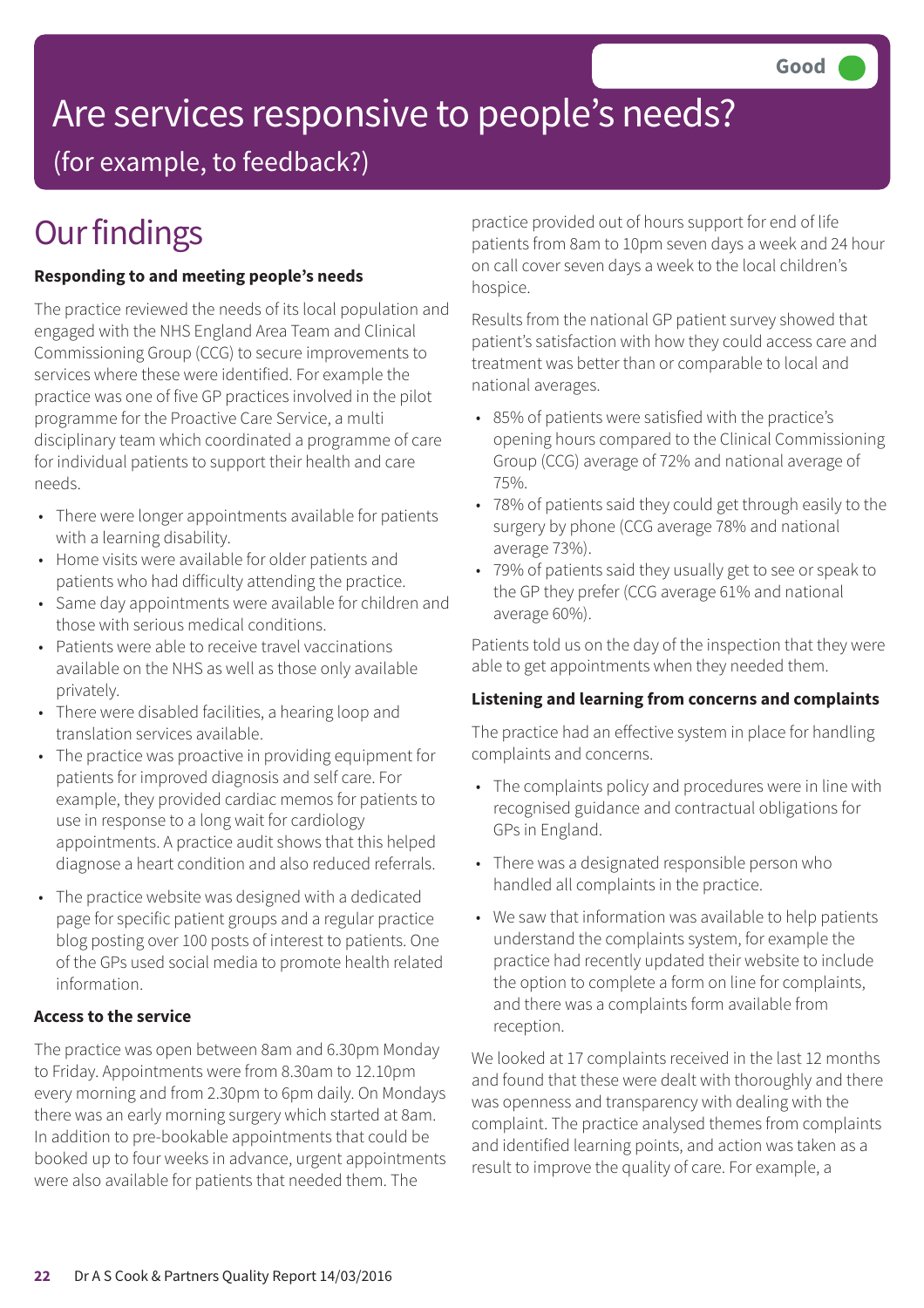# Are services responsive to people's needs?

(for example, to feedback?)

complaint about the new appointment system resulted in a thorough analysis of the issue from the patients perspective and changes made to how telephone conversations with patients were managed.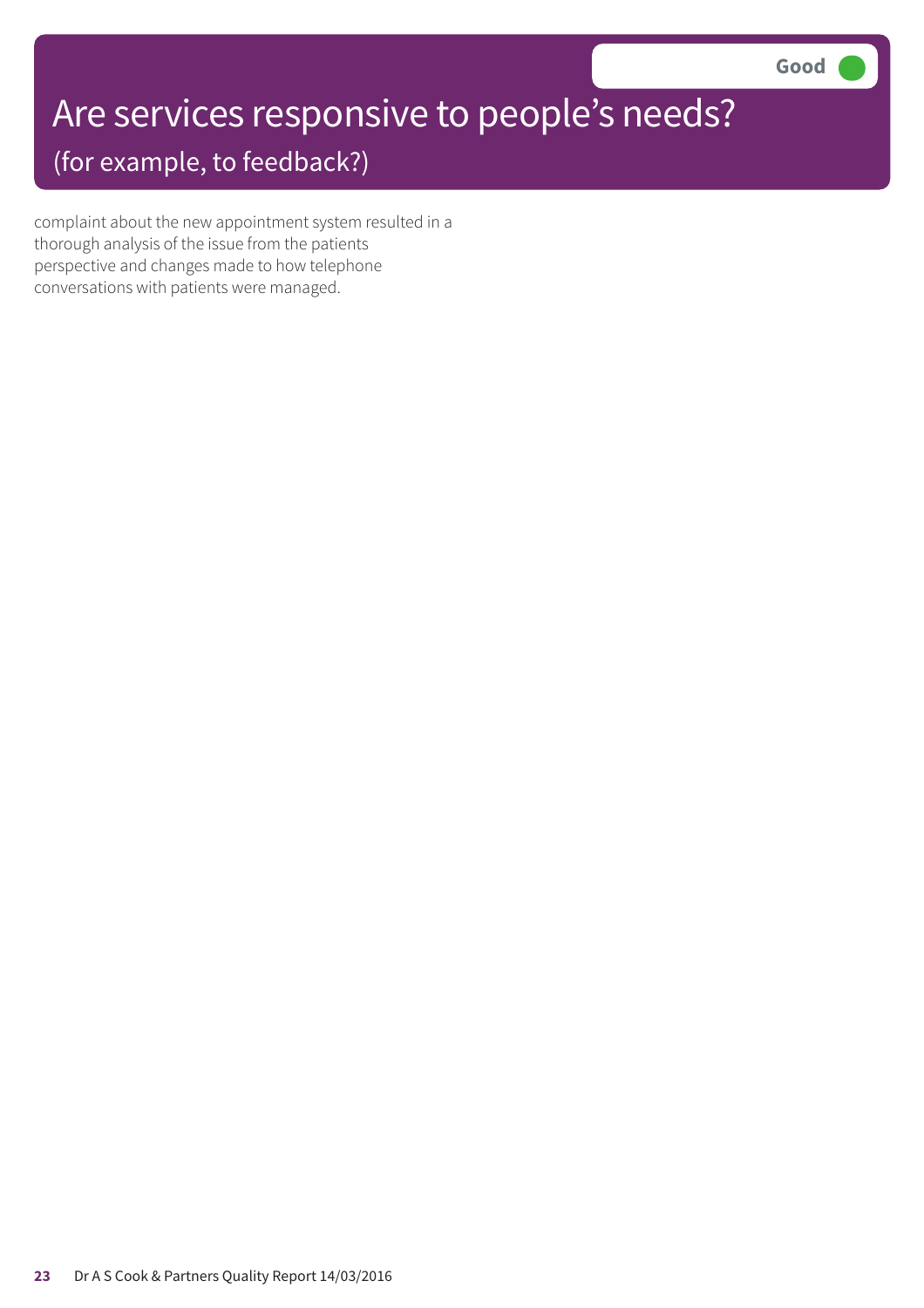### Are services well-led?

(for example, are they well-managed and do senior leaders listen, learn and take appropriate action)

### **Our findings**

#### **Vision and strategy**

The practice had a clear vision to deliver high quality care and promote good outcomes for patients. This was contained in a document titled Our Values – a Covenant not a Contract which was displayed to patients and staff.

- The covenant was based on a commitment to the whole of a patient's life. We saw evidence of this in how the practice responded to individual needs, such as how older people were cared for.
- The practice had a learning culture and shared innovative ideas with other local practices. We saw evidence of this in the way anticipatory care plans were developed and how IT developments were shared.
- The practice vision was based on practising truly patient centred care, where, what is important to the patient is fundamental to any decision making. These values were displayed by all staff. The practice had a robust strategy and supporting business plans which reflected the vision and values and were regularly monitored. We saw evidence of this through the practice reviewing innovative ideas to help improve patient care. For example, the practice had used IT systems to implement protocols to improve how the practice dealt with urinary tract infections.

#### **Governance arrangements**

The practice had an overarching governance framework which supported the delivery of the strategy and good quality care. This outlined the structures and procedures in place and ensured that:

- There was a clear staffing structure and that staff were aware of their own roles and responsibilities
- Practice specific policies were implemented and were available to all staff
- A comprehensive understanding of the performance of the practice was maintained
- A programme of continuous clinical and internal audit which was used to monitor quality and to make improvements

• There were robust arrangements for identifying, recording and managing risks, issues and implementing mitigating actions

**Outstanding –**

#### **Leadership and culture**

The partners in the practice had the experience, capacity and capability to run the practice and ensure high quality care. They prioritise safe, high quality and compassionate care. The partners were visible in the practice and staff told us they were approachable and always took the time to listen to all members of staff.

The provider was aware of and complied with the requirements of the Duty of Candour. The partners encouraged a culture of openness and honesty. The practice had systems in place for knowing about notifiable safety incidents

When there were unexpected or unintended safety incidents:

- The practice gave affected patients reasonable support, truthful information and a verbal and written apology
- They kept written records of verbal interactions as well as written correspondence.

There was a clear leadership structure in place and staff felt supported by management.

- Staff told us the practice held regular team meetings.
- Staff told us there was an open culture within the practice and they had the opportunity to raise any issues at team meetings and felt confident in doing so and felt supported if they did. We noted team away days were held every year.
- Staff said they felt respected, valued and supported, particularly by the partners in the practice. All staff were involved in discussions about how to run and develop the practice, and the partners encouraged all members of staff to identify opportunities to improve the service delivered by the practice.
- We noted a low rate of staff turnover and a high level of job satisfaction amongst the staff we spoke to.

#### **Seeking and acting on feedback from patients, the public and staff**